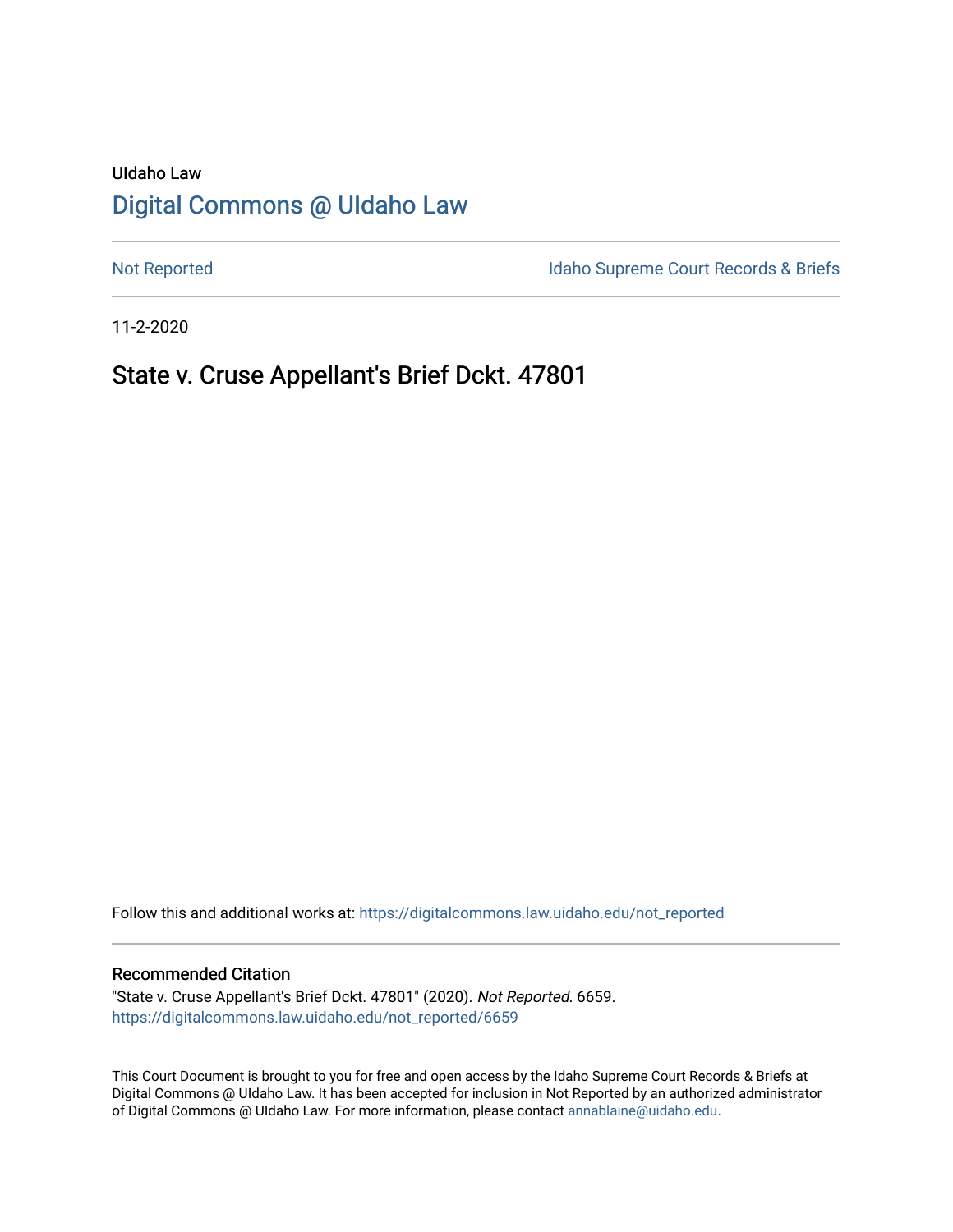Electronically Filed 11/2/2020 12:12 PM Idaho Supreme Court Melanie Gagnepain, Clerk of the Court By: Brad Thies, Deputy Clerk

### IN THE SUPREME COURT OF THE STATE OF IDAHO

) ) ) ) ) ) ) ) )

STATE OF IDAHO,

Plaintiff-Respondent,

v.

DAVID RAY CRUSE,

Defendant-Appellant.

NO. 47801-2020

ADA COUNTY NO. CR0l-19-23411

APPELLANT'S BRIEF

# BRIEF OF APPELLANT

# APPEAL FROM THE DISTRICT COURT OF THE FOURTH JUDICIAL DISTRICT OF THE STATE OF IDAHO, IN AND FOR THE COUNTY OF ADA

# HONORABLE PATRICK J. MILLER District Judge

ERIC D. FREDERICKSEN State Appellate Public Defender I.S.B. #6555

SALLY J. COOLEY Deputy State Appellate Public Defender **I.S.B.** #7353 322 E. Front Street, Suite 570 Boise, Idaho 83702 Phone:(208)334-2712 Fax: (208) 334-2985 E-mail: documents@sapd.state.id.us

**ATTORNEYS FOR DEFENDANT-APPELLANT**  **KENNETH K. JORGENSEN**  Deputy Attorney General Criminal Law Division P.O. Box 83720 Boise, Idaho 83720-0010 (208) 334-4534

ATTORNEY FOR PLAINTIFF-RESPONDENT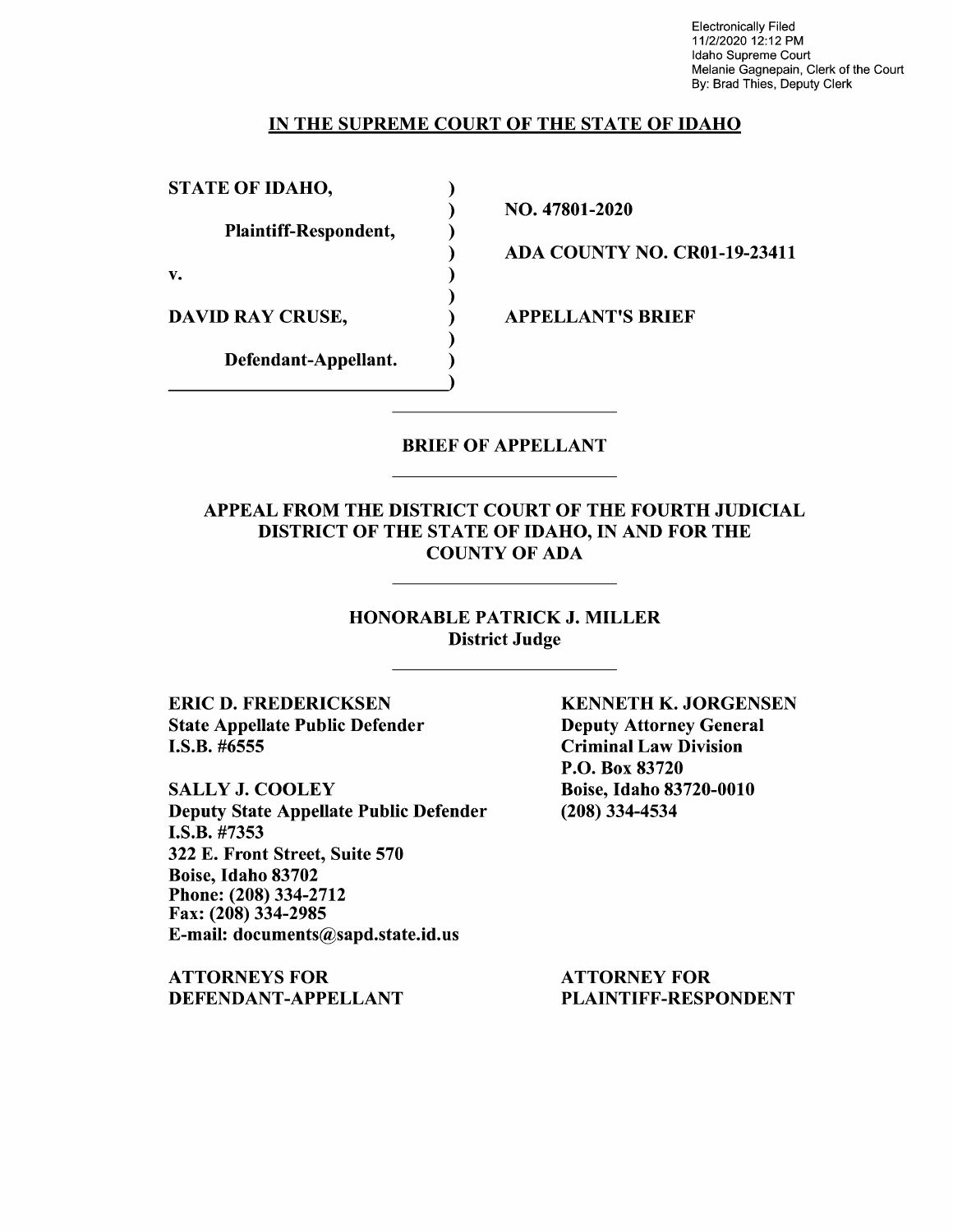# **TABLE OF CONTENTS**

| Statement of the Facts and                                                                                                                                                           |
|--------------------------------------------------------------------------------------------------------------------------------------------------------------------------------------|
|                                                                                                                                                                                      |
|                                                                                                                                                                                      |
| The District Court Erred By Rejecting Mr. Cruse's Proposed Necessity Defense8<br>I.                                                                                                  |
| A. Introduction                                                                                                                                                                      |
|                                                                                                                                                                                      |
| C. The District Court Erred By Rejecting Mr. Cruse's                                                                                                                                 |
|                                                                                                                                                                                      |
|                                                                                                                                                                                      |
|                                                                                                                                                                                      |
|                                                                                                                                                                                      |
| III. Even If The Above Errors Are Individually Harmless, Mr. Cruse's<br>Fourteenth Amendment Right To Due Process Of Law Was<br>Violated Because The Accumulation Of Errors Deprived |
| IV. The District Court Abused Its Discretion When It Imposed A Unified<br>Sentence Of Twenty Years, With Ten Fixed, Upon Mr. Cruse Following                                         |
| V. The District Court Abused Its Discretion When It Denied Mr. Cruse's<br>Rule 35 Motion For A Sentence Reduction In Light Of The New                                                |
|                                                                                                                                                                                      |
|                                                                                                                                                                                      |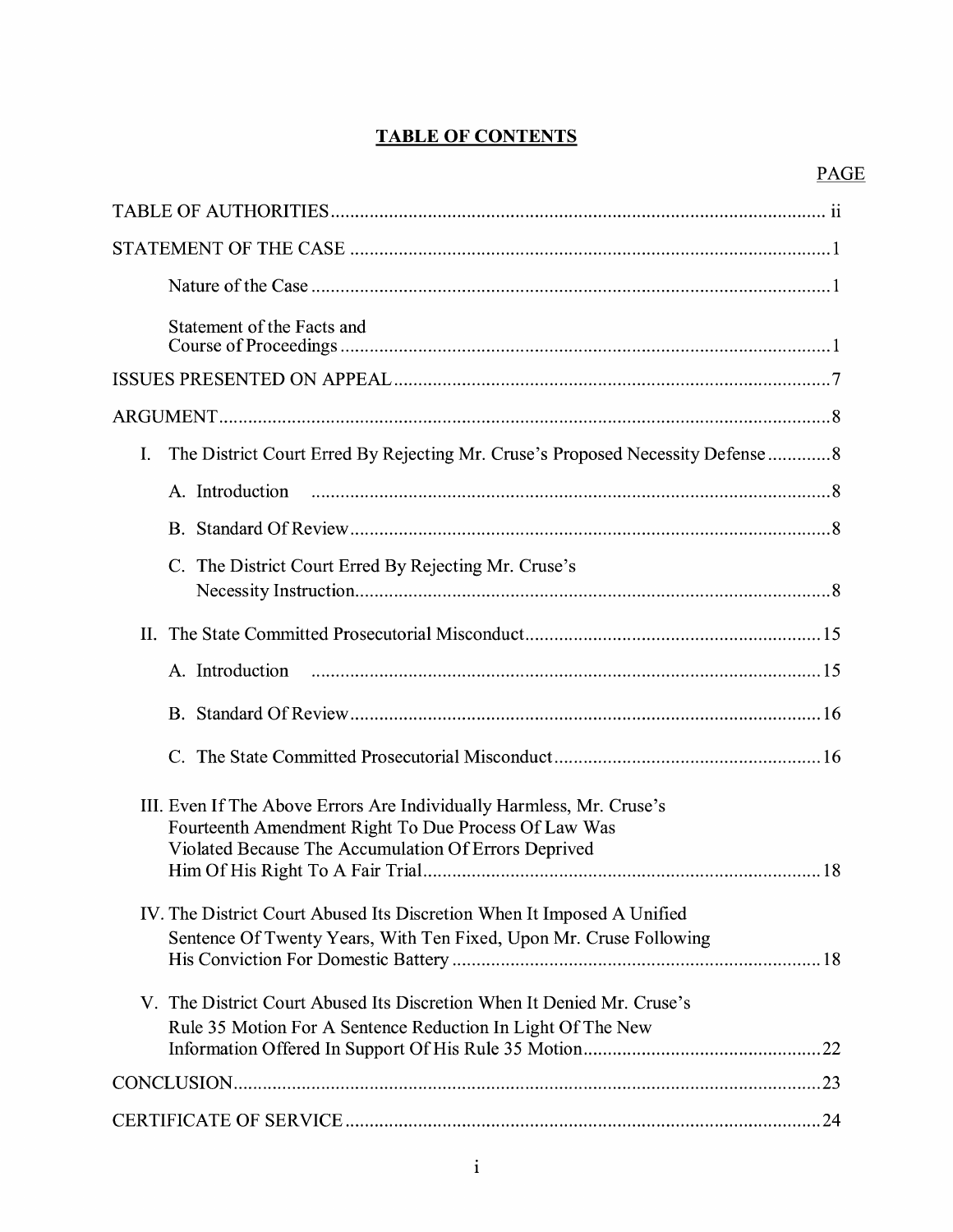# **TABLE OF AUTHORITIES**

# Cases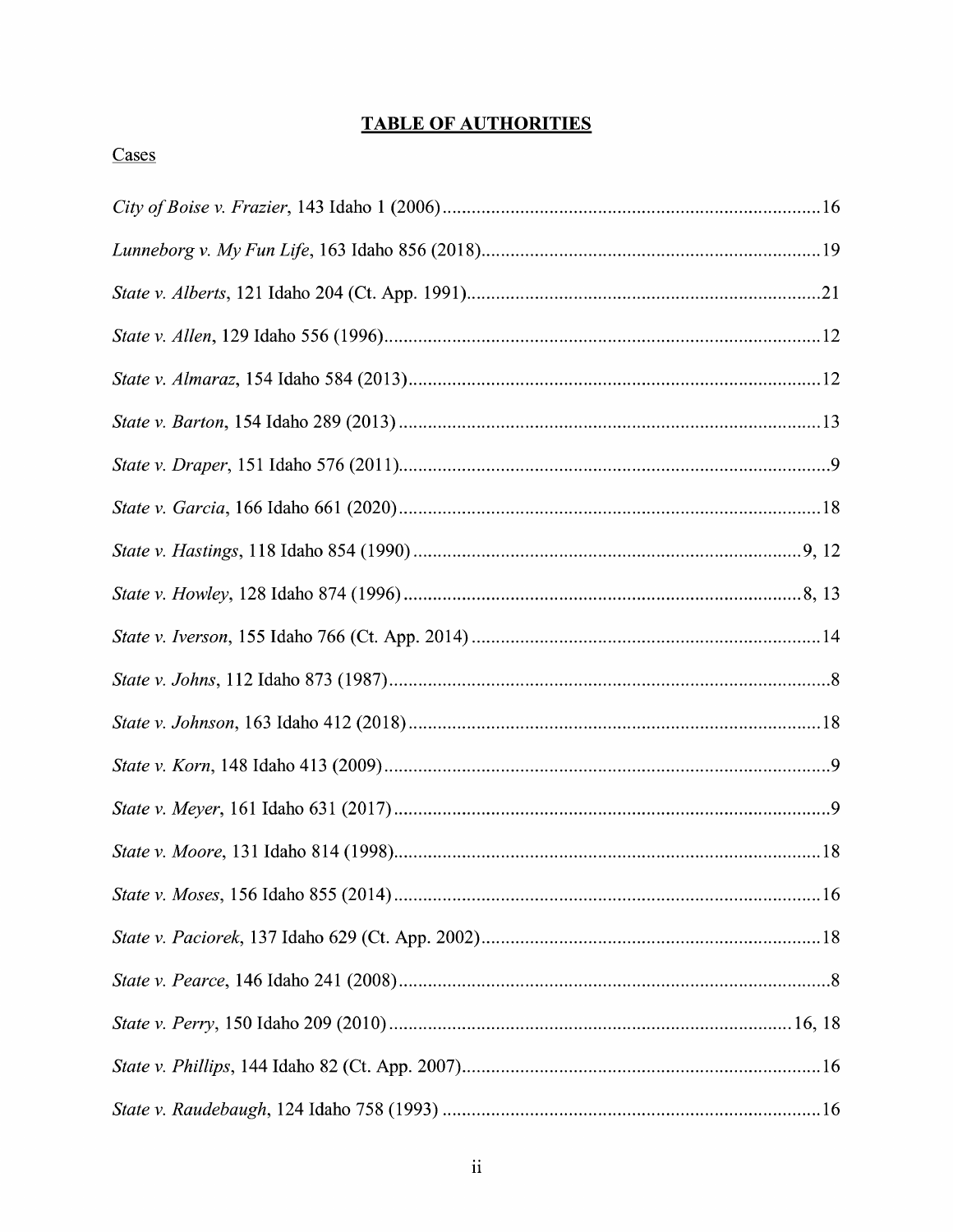# **Statutes**

# Rules

|--|--|--|--|

# **Additional Authorities**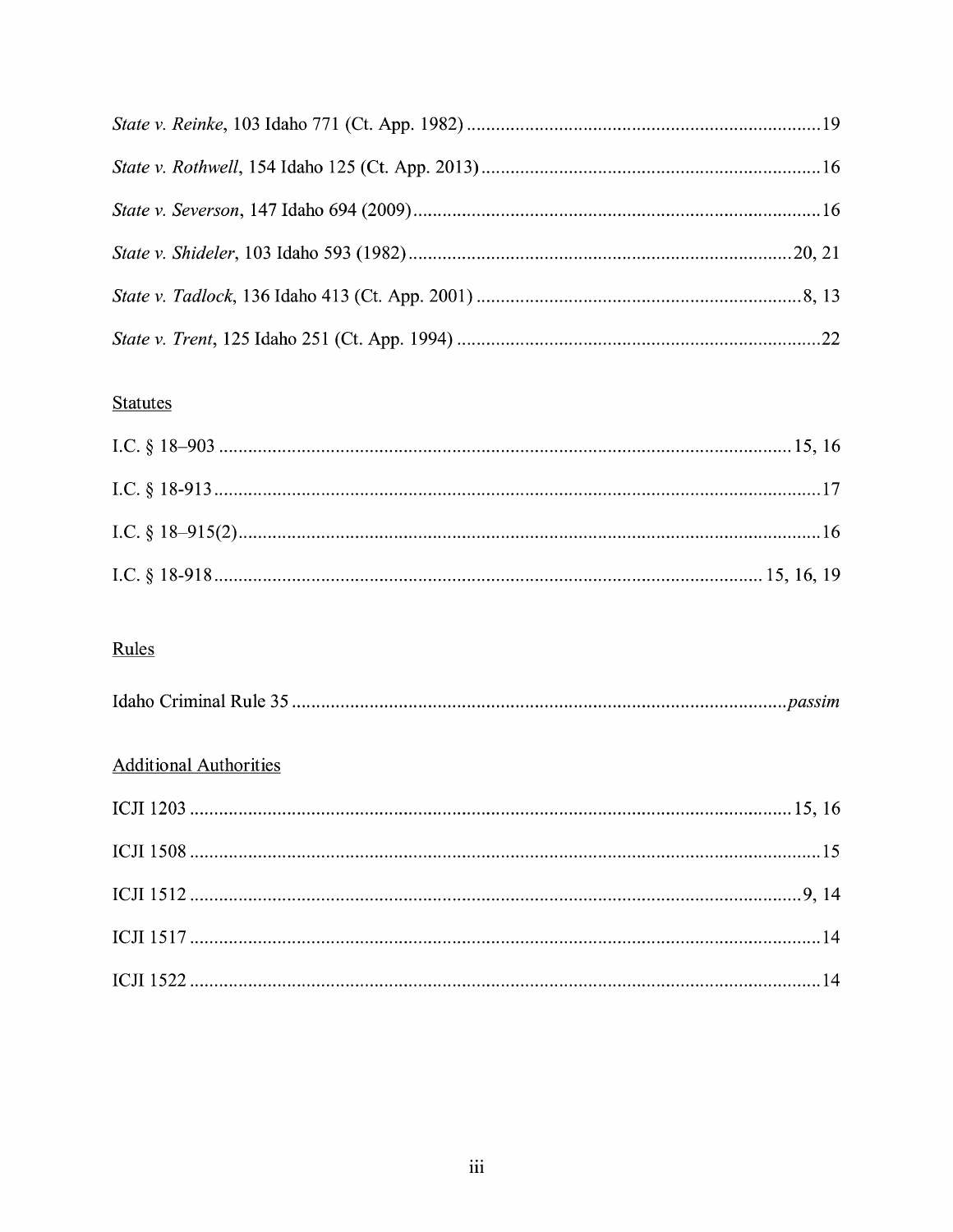#### STATEMENT OF THE CASE

#### Nature of the Case

After being charged with one count of attempted strangulation and one count of felony domestic battery, David Cruse exercised his constitutional right to a jury trial. He was found guilty of misdemeanor domestic battery and felony domestic battery. He received a unified sentence of twenty years, with ten years fixed.

On appeal, Mr. Cruse contends that the district court erred by refusing to give his requested necessity jury instruction. Mr. Cruse also asserts that the prosecutor committed misconduct during closing arguments by misrepresenting the evidence. The accumulation of the errors deprived him of his right to a fair trial. Mr. Cruse respectfully requests that this Court vacate his judgments of conviction and remand his case for a new trial.

Mr. Cruse also contends that his sentence represents an abuse of the district court's discretion, as it is excessive given any view of the facts. He further contends that the district court abused its discretion in failing to reduce his sentence in light of the additional information submitted in conjunction with his Idaho Criminal Rule 35 (*hereinafter*, Rule 35) motion.

#### Statement of the Facts and Course of Proceedings

On the evening of June 9, 2019, Mr. Cruse and his fiancée, Danyelle Hume, had a fight after drinking alcohol together all day long. (Tr., p.205, L.2 – p.208, L.1; p.703, Ls.15-20; p.705, Ls.4-19.) Ms. Hume claimed that Mr. Cruse had his hands on her neck, and the pressure made it difficult for her to breathe. (Tr., p.205, Ls.19-24; p.394, Ls.9-24.) She also claimed that he grabbed her outside the apartment and carried her back into the apartment against her will. (Tr., p.201, Ls.7-14.)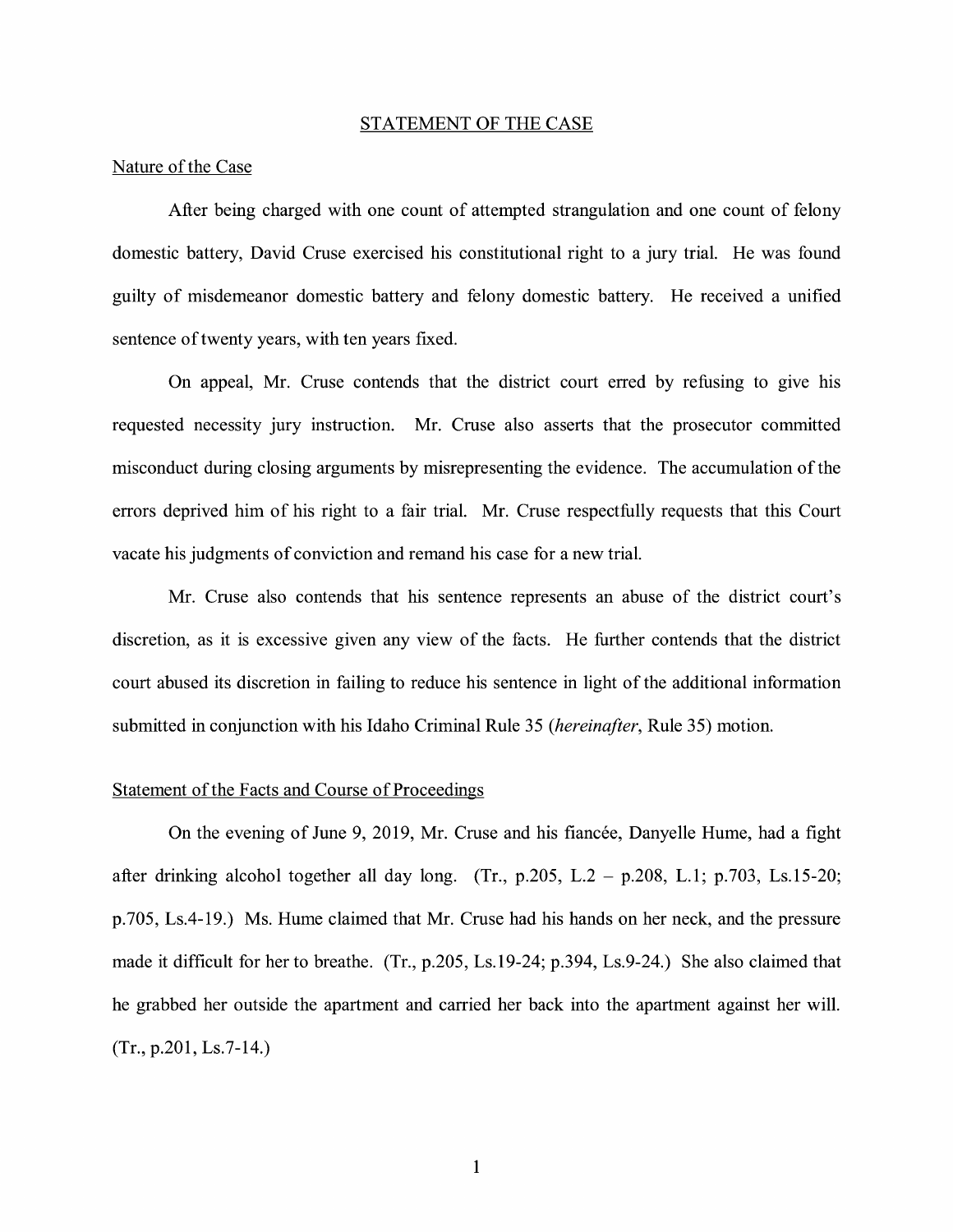Based on these facts, the State filed an Information charging Mr. Cruse with one count of attempted strangulation, one count of felony domestic battery-a misdemeanor domestic battery enhanced by a prior felony domestic violence conviction-and the persistent violator sentencing enhancement. (R., pp.29-30, 39-40, 42-43.)

Mr. Cruse exercised his constitutional right to a jury trial. At trial, Ms. Hume told the jury that she and Mr. Cruse drank alcohol all morning with one of Mr. Cruse's friends at several restaurants in downtown Boise. (Tr., p.189, L.3 – p.191, L.15.) That afternoon, on the way home, they stopped twice to buy more alcohol.  $(Tr, p.191, Ls.16-25; p.425, L.20 - p.428, L.4.)$ 

After arriving at Ms. Hume's apartment, the three continued to drink alcohol. (Tr., p.428,  $L.20 - p.433$ ,  $L.4$ .) Ms. Hume drove to a grocery store—to purchase more alcohol as well as food for dinner. (Tr., p.431, L.24 – p.433, L.6.)

After dinner at home in the apartment, the friends continued to drink more alcohol. (Tr., p.258 Ls.14-25.) It was during this time that Ms. Hume took offense at a conversation between Mr. Cruse and his friend—she thought Mr. Cruse's comments were hurting his friend's feelings. (Tr. p.192, L.18 – p.196, L.24.) Ms. Hume angrily confronted Mr. Cruse about the way he was speaking to his friend. (Tr., p.197, Ls.1-3.) A short time later, Mr. Cruse and Ms. Hume argued over the remote control for the music, and Mr. Cruse put his hands against her throat. (Tr., p.199, L.22 – p.200, L.13; p.219, Ls.7-16.) She said Mr. Cruse picked her up by her neck and pushed her five feet back into a wall, causing her to hit her head on the wall and to break a mirror leaning up against the wall. (Tr., p.204, L.19 – p.206, L.6; p.248, Ls.12-19; p.249, Ls.1-9.) Ms. Hume testified that her throat was sore, internally, though she did not have external bruising. (Tr., p.226, Ls.19-25.) Ms. Hume claimed she ran out the back patio and across the lawn of the common area, but Mr. Cruse followed her, picked her up, and carried her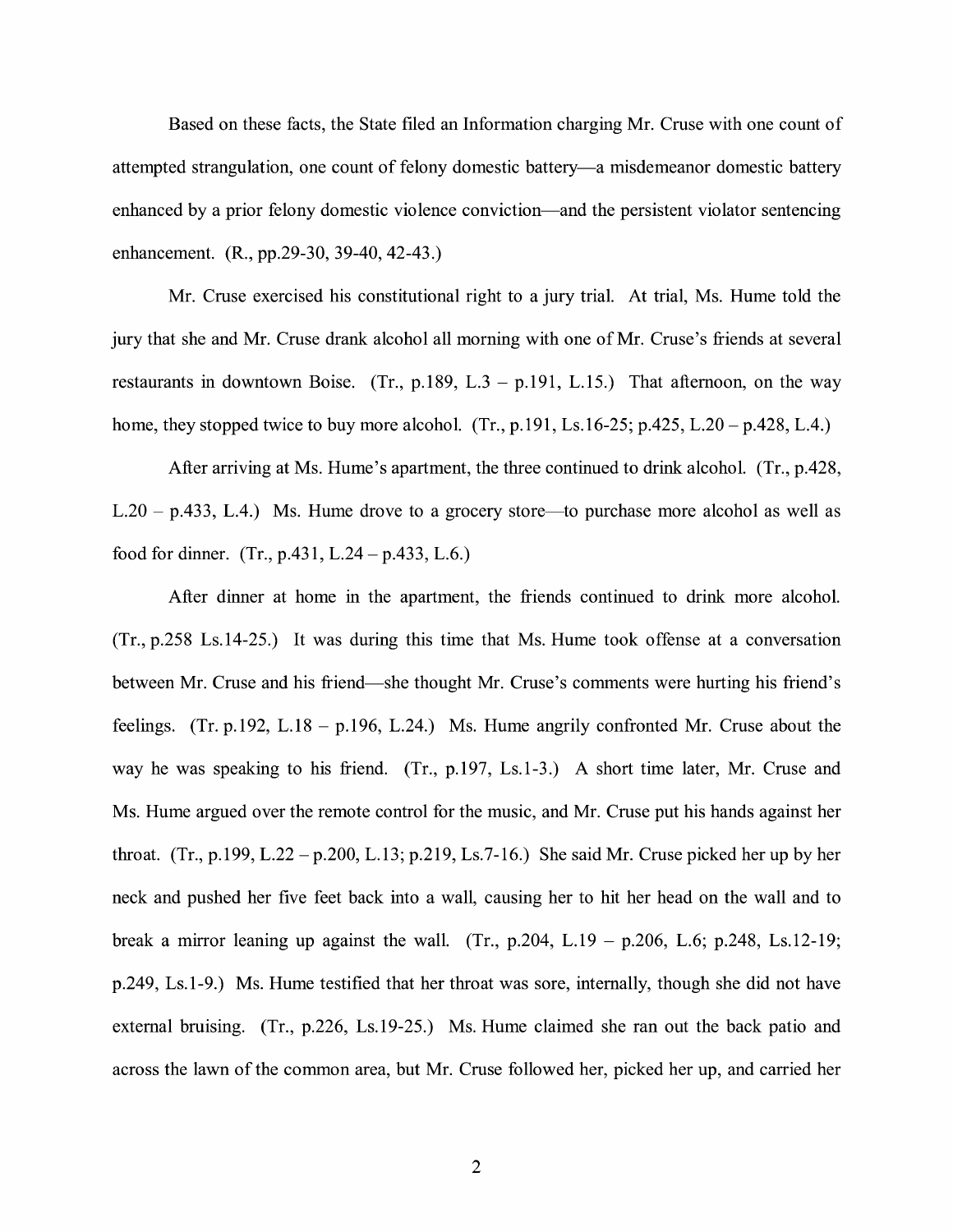back into the apartment. (Tr., p.201, Ls.7-14.) Once back at the apartment, Ms. Hume smashed a beer glass into Mr. Cruse's head, which shattered. (Tr., p.203, Ls.13-24; p.439, Ls.6-12.) She then pinned Mr. Cruse underneath her and screamed and cursed at him. (Tr., p.207, Ls.9-15; p.250, Ls.3-17.) She hit Mr. Cruse in the face. (Tr., p.207, Ls.16-20.)

When officers arrived, Ms. Hume was on top of Mr. Cruse while he laid motionless on the floor. (Tr., p.208, Ls.5-10.) She was screaming and cursing and did not stop when law enforcement showed up to the apartment. (Tr., p.233, Ls.5-8; p.250, Ls.9-17; State's Exhibit 9.) The officers ordered Ms. Hume to get off Mr. Cruse and proceeded to handcuff her while she yelled obscenities at the officers. (Tr., p.208, Ls. 5 - 15; p.233, L.  $5 - p.234$ , L. 15.) Ms. Hume refused medical treatment. (Tr., p.209, L.16 – p.210, L.3.) Mr. Cruse had dried blood on the sides of his face and two red and swollen "goose eggs" on top of his head. (State's Exhibits 9, 14-16.) Ms. Hume admitted she was intoxicated at the time the incident took place. (Tr., p.235, Ls.8-10; p.250, Ls.3-8.)

Mr. Cruse testified in his own defense. While he corroborated much of Ms. Hume's account of their day of drinking, he provided some critical details that she had omitted. Mr. Cruse testified that he, Ms. Hume, and a male friend of his had been drinking all day.  $(Tr., p.417, Ls.9-17; p.420, L.23 - p.433, L.4.)$  Several times he tried to order an Uber so Ms. Hume did not drive after drinking, but Ms. Hume insisted on driving. (Tr., p.426, L.21 – p.432, L.6.) Because Ms. Hume had been driving a car Mr. Cruse had borrowed from the car dealership where he worked, he was concerned that he would be terminated if Ms. Hume wrecked the car or was arrested for DUI in the car. (Tr., p.427, Ls.5-22.)

After the three of them ate dinner at the apartment that night, Ms. Hume became upset at the nature of the conversation Mr. Cruse was having with his friend, and she slapped him.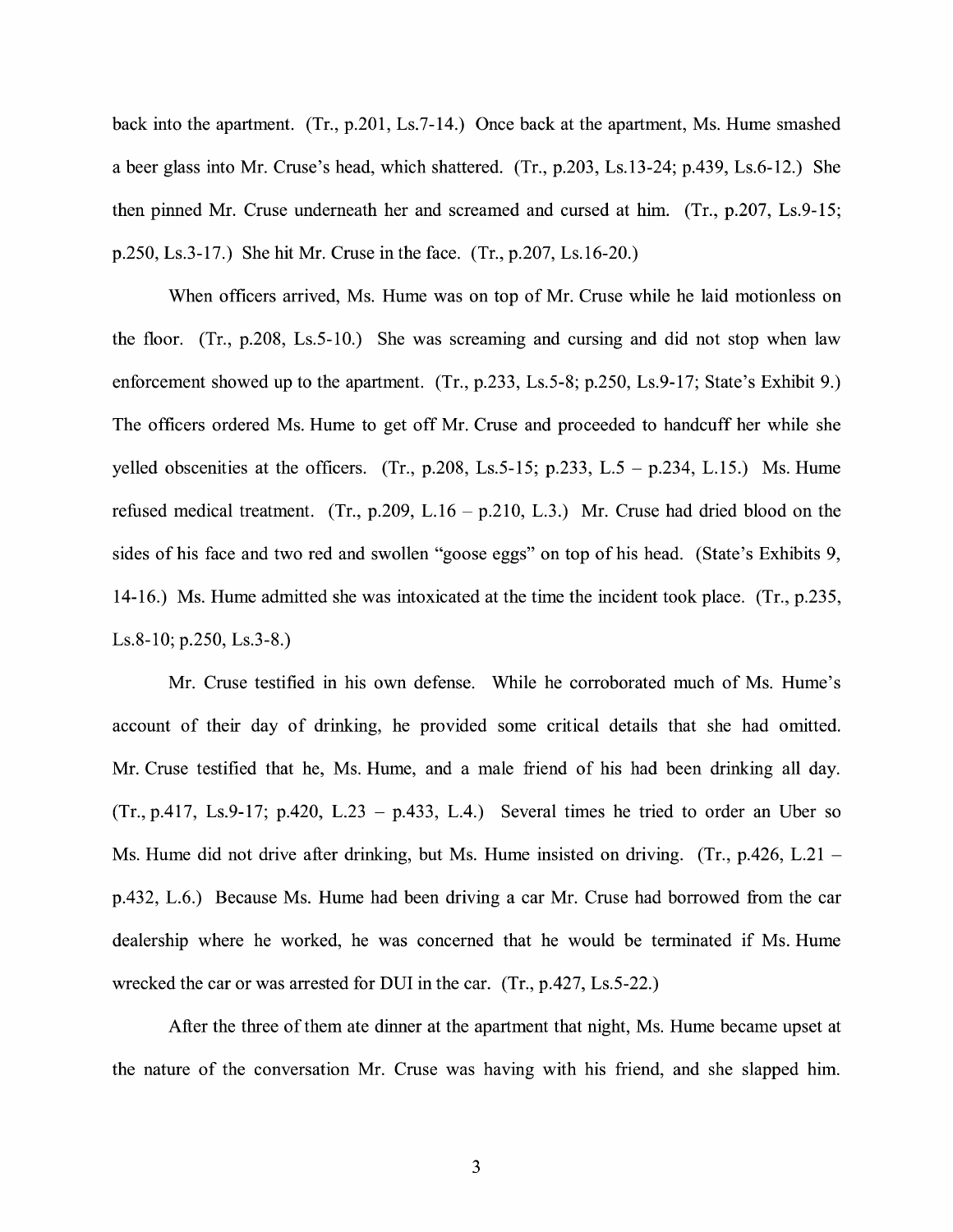(Tr., p.436, Ls.11-21.) At this time, Ms. Hume was very drunk and furious at Mr. Cruse. (Tr., p.437, Ls.10-16.) She grabbed the borrowed car's key fob and stormed out of the apartment, telling Mr. Cruse, "Fuck you and your stupid job."  $(Tr, p. 437, L.8 - p.438, L.8.)$ When Ms. Hume did not stop, he ran after her to stop her from driving drunk. (Tr., p.438, Ls.9-13; p.451, Ls.3-10.) He picked Ms. Hume up and carried her back into the apartment. (Tr., p.438, Ls.23-25.) After this, Ms. Hume became enraged, and she started attacking Mr. Cruse in earnest. (Tr., p.439, Ls.3-12.) She broke a glass jar against his head and screamed at him. (Tr., p.441, Ls.3-19.) She reached around Mr. Cruse's neck, and dug her fingernails into the side of his face. (Tr., p.442, Ls.5-13; State's Exhibit 16.) When Mr. Cruse tried to get her to let go, he stumbled into the mirror-his foot broke the mirror and he swung around and hit the wall with his head, causing the bump on his head. (Tr.,  $p.442$ ,  $L.20 - p.443$ ,  $L.8$ ; State's Exhibit 14.) Mr. Cruse tried to walk away from Ms. Hume, but she wrapped around him again and they fell to the floor. (Tr., p.446, Ls.10-24.) After kicking Mr. Cruse several times, Ms. Hume sat on Mr. Cruse while he laid on the floor. (Tr., p.447, Ls.5-20.) She hit Mr. Cruse in the face while he lay prone beneath her. (Tr., p.207, Ls.9-20.) The police arrived to see Ms. Hume sitting on top of Mr. Cruse, screaming obscenities at him. (Tr., p.305, L.8 – p.306, L.18; p.390, L.23 – p.391, L. 15; State's Exhibit 9.)

Mr. Cruse requested, *inter alia,* a jury instruction regarding the necessity defense and one on the victim's reputation for being quarrelsome. (Tr.,  $p.477$ ,  $L.6 - p.483$ , L.1; R.,  $pp.49-50$ .) The district court declined to give these two requested jury instructions. (Tr., p.486, Ls.1-7; p.500, Ls.16-22.) The court agreed to give the prosecution's lesser-included instruction, whereby the jury would be instructed that if it did not find Mr. Cruse guilty of attempted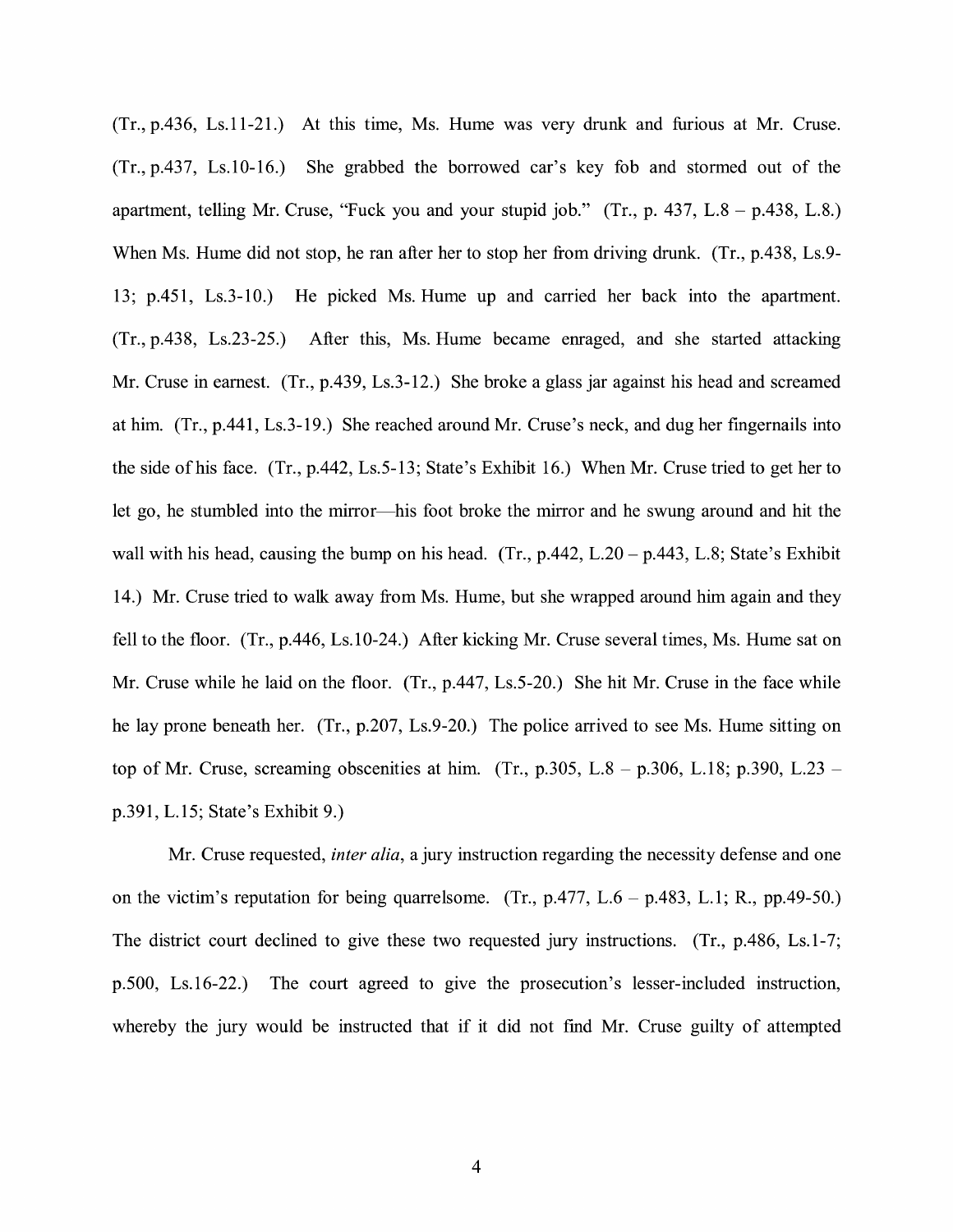strangulation (Count I), it must consider the lesser included offense of misdemeanor domestic battery. (Tr., p.501, Ls.8-20.)

During her closing remarks, the prosecutor misrepresented the facts of the case by telling the jury that Mr. Cruse admitted to Count II, the no-injury domestic battery where Mr. Cruse allegedly grabbed Ms. Hume outside, in the common area. (Tr., p.534, Ls.21-23.)

The jury acquitted Mr. Cruse on the charge of attempted strangulation, but convicted him of the lesser-included offense of misdemeanor domestic battery. (R., p.219.) As for Count II, the jury convicted Mr. Cruse of the domestic battery that occurred in the outside common area, and Mr. Cruse admitted his prior felony domestic battery conviction (thereby enhancing the charge in Count II to a felony domestic battery) and to the persistent violator enhancement.  $(Tr., p.580, L.13 - p.582, L.1; p.588, L.2 - p.592, L.14; R., pp.186-89.)$ 

At Mr. Cruse's sentencing hearing, the State recommended a sentence of twenty-five years, with ten years fixed, for the felony domestic violence conviction, and time served on the misdemeanor domestic battery conviction. (Tr., p.613, Ls.5-18.) Mr. Cruse's counsel asked the court to sentence Mr. Cruse to concurrent sentences, with no fixed time, and to consider placing Mr. Cruse on probation. (Tr., p.637, L.12 – p.638, L.13.)

Mr. Cruse was sentenced to time served on the misdemeanor conviction in Count I. (Tr., p.649, Ls.20-24.) The district court sentenced Mr. Cruse to twenty years, with ten years fixed, on the felony domestic battery, as enhanced by the prior conviction and persistent violator sentencing enhancement. (Tr., p.649, L.20 – p.650, L.15.) Mr. Cruse filed a Rule 35 motion for leniency. (R., pp.315-23.) The district court denied the motion without a hearing. (R., pp.355- 57.)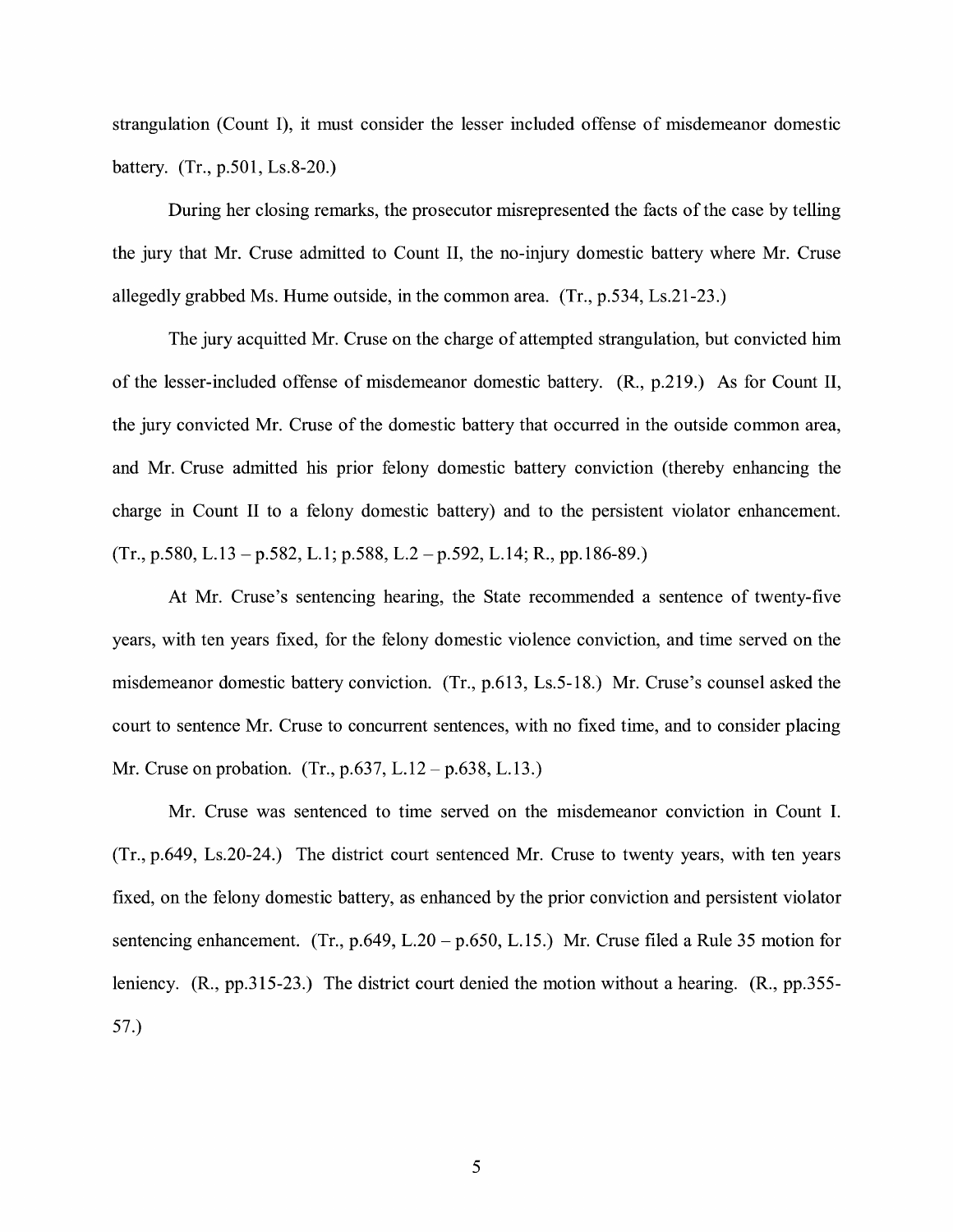Mr. Cruse filed a notice of appeal from the judgment of conviction. (R., pp.298-302, 309-14.)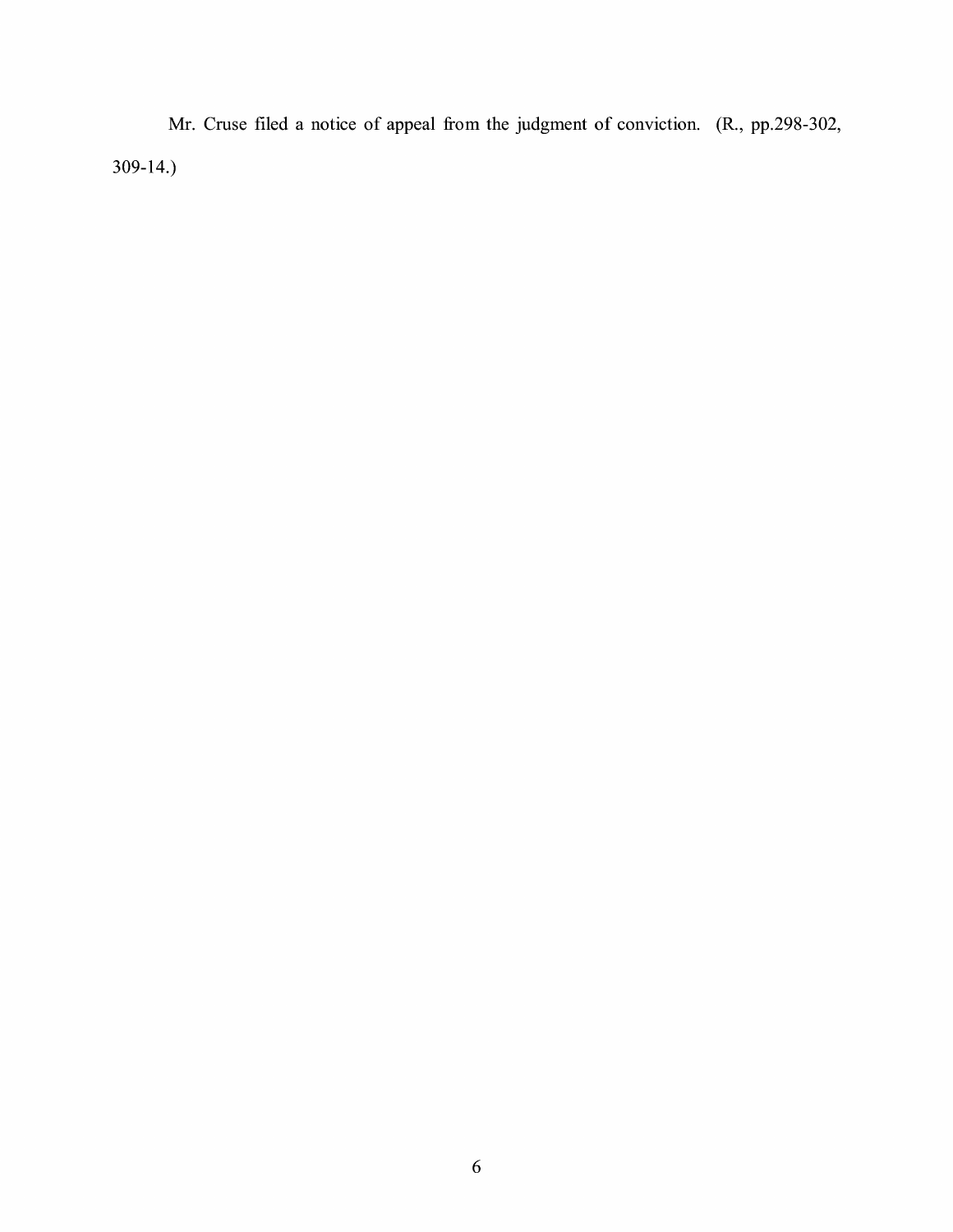## **ISSUES**

- I. Did the district court erred by rejecting Mr. Cruse's proposed necessity defense jury instruction?
- II. Did the State commit prosecutorial misconduct?
- III. Was Mr. Cruse's Fourteenth Amendment right to due process of law violated because the accumulation of errors deprived him of his right to a fair trial?
- IV. Did the district court abuse its discretion when it imposed a unified sentence of twenty years, with ten years fixed, upon Mr. Cruse for a no-injury domestic battery conviction?
- V. Did the district court abuse its discretion when it denied Mr. Cruse's Idaho Criminal Rule 35 Motion?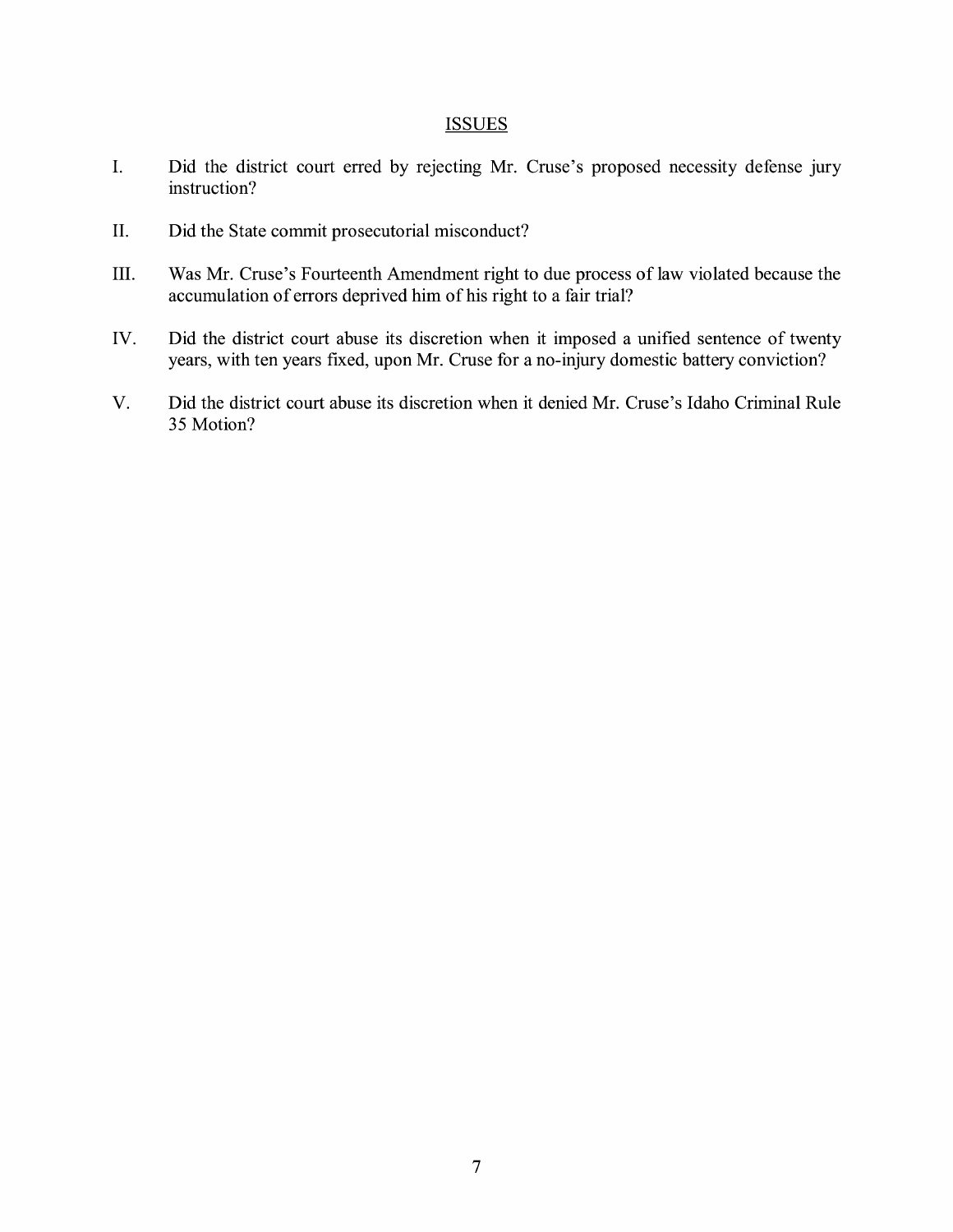#### ARGUMENT

#### I.

### The District Court Erred By Rejecting Mr. Cruse's Proposed Necessity Defense Instruction

#### A. Introduction

The district court erred when it found that a necessity instruction was not warranted. The instruction was requested by the defense, and a reasonable view of the evidence supported a necessity instruction. Despite describing Mr. Cruse's conduct as him "acting out of necessity," the district court refused to give the defense's requested instruction, and explained that other jury instructions "cover that issue." (Tr., p.482, Ls.18-24.) This Court should hold that the facts before the jury warranted a necessity instruction, vacate Mr. Cruse's felony domestic battery conviction, and remand this case to the district court for a new trial.

### B. Standard Of Review

"Whether a jury has been properly instructed is a question of law over which this Court exercises free review." *State v. Pearce,* 146 Idaho 241, 247 (2008). To determine whether a defendant's requested instruction should have been given, the appellate court "must examine the instructions that were given and the evidence that was adduced at trial." *State v. Johns,*  112 Idaho 873, 881 (1987).

# C. The District Court Erred By Rejecting Mr. Cruse's Necessity Instruction

The district court is required to give requested instructions if a reasonable view of the evidence supports the requested instruction. *See, e.g., State v. Howley,* 128 Idaho 874, 878 (1996); *State v. Tadlock,* 136 Idaho 413, 414 (Ct. App. 2001) ("A defendant in a criminal action is entitled to have his legal theory of defense submitted to the jury through an instruction if there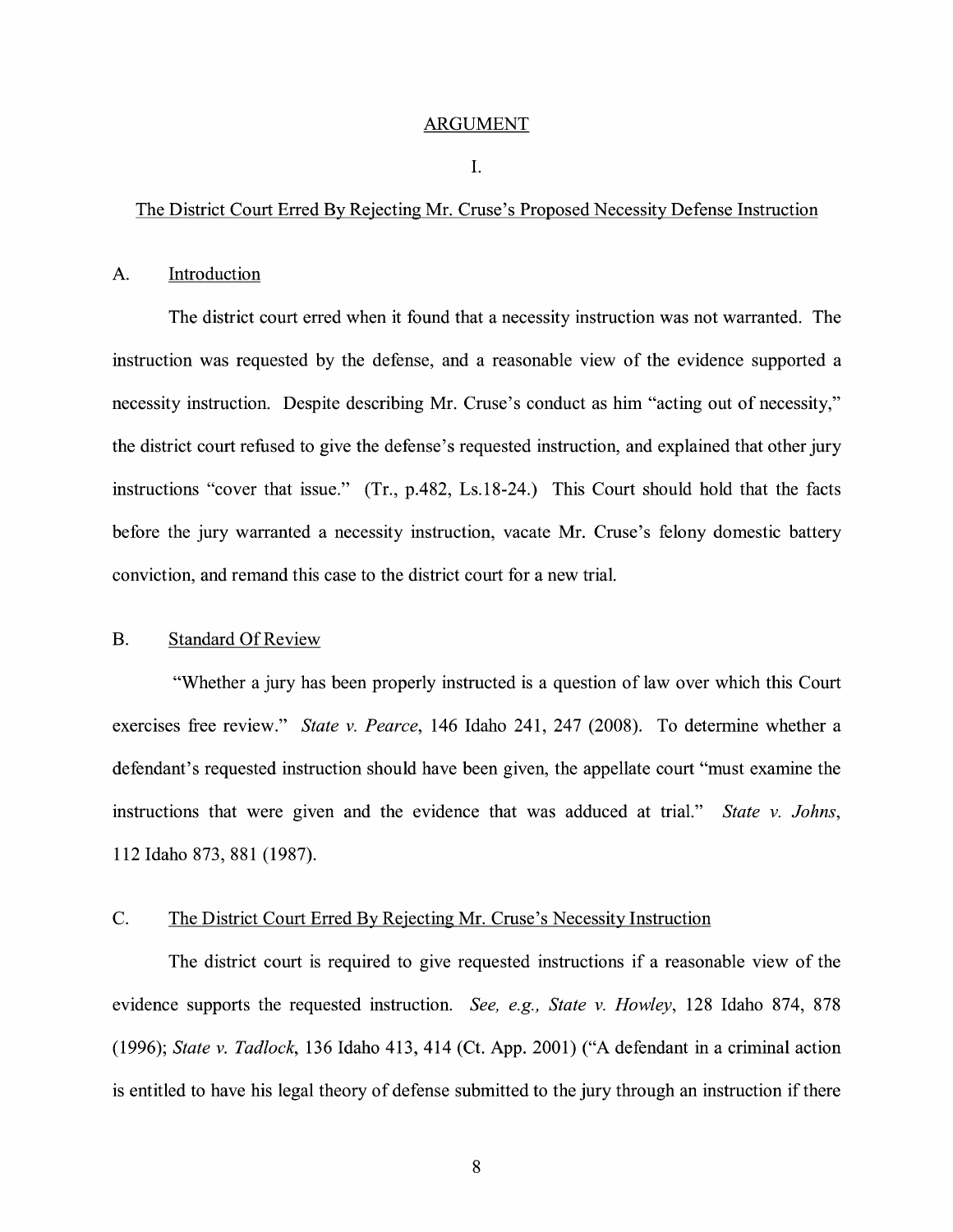is a reasonable view of the evidence which would support the theory."). The district court may properly refuse to give a requested instruction on the necessity defense when there is no evidence presented in support of one of the elements of that defense. *See, e.g., State v. Korn,* 148 Idaho 413, 417-18 (2009) (holding that the necessity instruction had been properly withheld because defendant had not presented evidence that he was acting to avoid a reasonably perceived specific threat of immediate harm). However, where there is conflicting evidence as to the elements of the necessity defense, resolution of that conflict is a question for the jury, and so, the jury should be instructed on the defense in such cases. *State v. Hastings,* 118 Idaho 854, 856 (1990).

The defense has the burden of production when it seeks to raise the necessity defense; however, the State ultimately bears the burden of proof. See State v. Meyer, 161 Idaho 631, 635 (2017). The elements of the necessity defense are: (1) a specific threat of immediate harm; (2) the circumstances which necessitate the illegal act must not have been brought about by the defendant; (3) the same objective could not have been accomplished by a less offensive alternative available to the actor; and (4) the harm caused was not disproportionate to the harm avoided. *State v. Hastings,* 118 Idaho 854, 855 (1990); *see also* Idaho Criminal Jury Instruction ("ICJI") 1512. The pattern jury instruction for the necessity defense provides that "the state must prove beyond a reasonable doubt that the defendant did not act because of necessity." ICJI 1512. Erroneous instructions amount to reversible error if "the instructions as a whole misled the jury or prejudiced a party." *State v. Draper,* 151 Idaho 576, 588 (2011).

In this case, the State accused Mr. Cruse of committing a domestic battery (Count II) by unlawfully pushing and/or grabbing Ms. Hume outside, in the common area of the apartment complex. (Tr., p.519, Ls.18-23; R., p.30.) The State alleged that Mr. Cruse pursued Ms. Hume when she ran out of the apartment and into the common area, and picked her up and carried her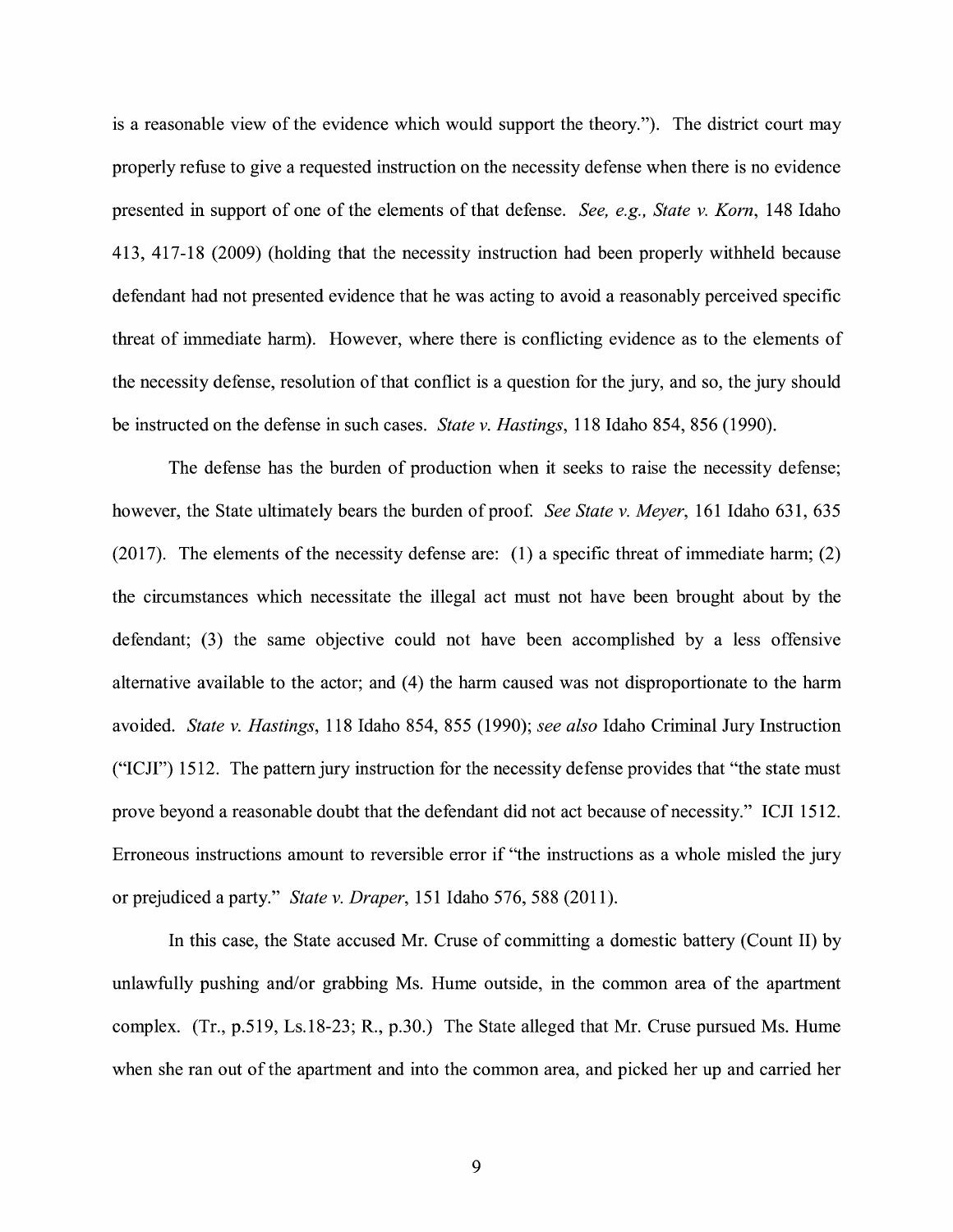back into the apartment against her will. (Tr., p.530, Ls.5-21.) In support of its theory, the State elicited testimony from Ms. Hume that she was trying to get away from Mr. Cruse, and that she kicked and screamed and yelled for help once Mr. Cruse started carrying her. (Tr., p.201, Ls.7- 23.)

Mr. Cruse's necessity defense was in response to the conduct alleged in Count II. (Tr., p.482, Ls.7-12.) Mr. Cruse testified that he did touch and carry Ms. Hume, and she yelled for him to stop; however, Mr. Cruse believed his actions were necessary. (Tr., p.438, Ls.2-25.) As defense counsel explained to the jury in his closing remarks, "His intent at that time was to get her from screaming and yelling out in the common area, to make sure she didn't drive with the key fob that she had in her hand, and to make sure she didn't wreck the car that he was responsible for." (Tr., p.562, Ls.4-9.) Mr. Cruse testified that he touched Ms. Hume, because he thought "she's going to wreck that car, and she is going to get in trouble and get a DUI." (Tr., p.438, Ls.9-13.)

Mr. Cruse requested a necessity jury instruction from the Idaho Criminal Pattern Jury Instructions. (Tr., p.482, L.25 – p.483, L.1; R., p.49.) The prosecutor objected to the defense's requested jury instruction for necessity. (Tr.,  $p.477$ ,  $L.6 - p.478$ ,  $L.6$ .) Although defense counsel agreed that the necessity defense was inapplicable to the attempted strangulation charge, counsel argued regarding the conduct outdoors, that the "necessity defense is vital to our defense as it is written here." (Tr., p.481, Ls.11-13.) The district court agreed that the necessity defense related to the conduct that occurred outside, however, it denied the requested jury instruction for necessity.  $(Tr., p.480, L.20 - p.483, L.1.)$  The district court concluded, "I think those other three instructions cover that issue and give the defense plenty of room to argue about the defendant's argument that he was acting out of necessity or need with respect to the activity that was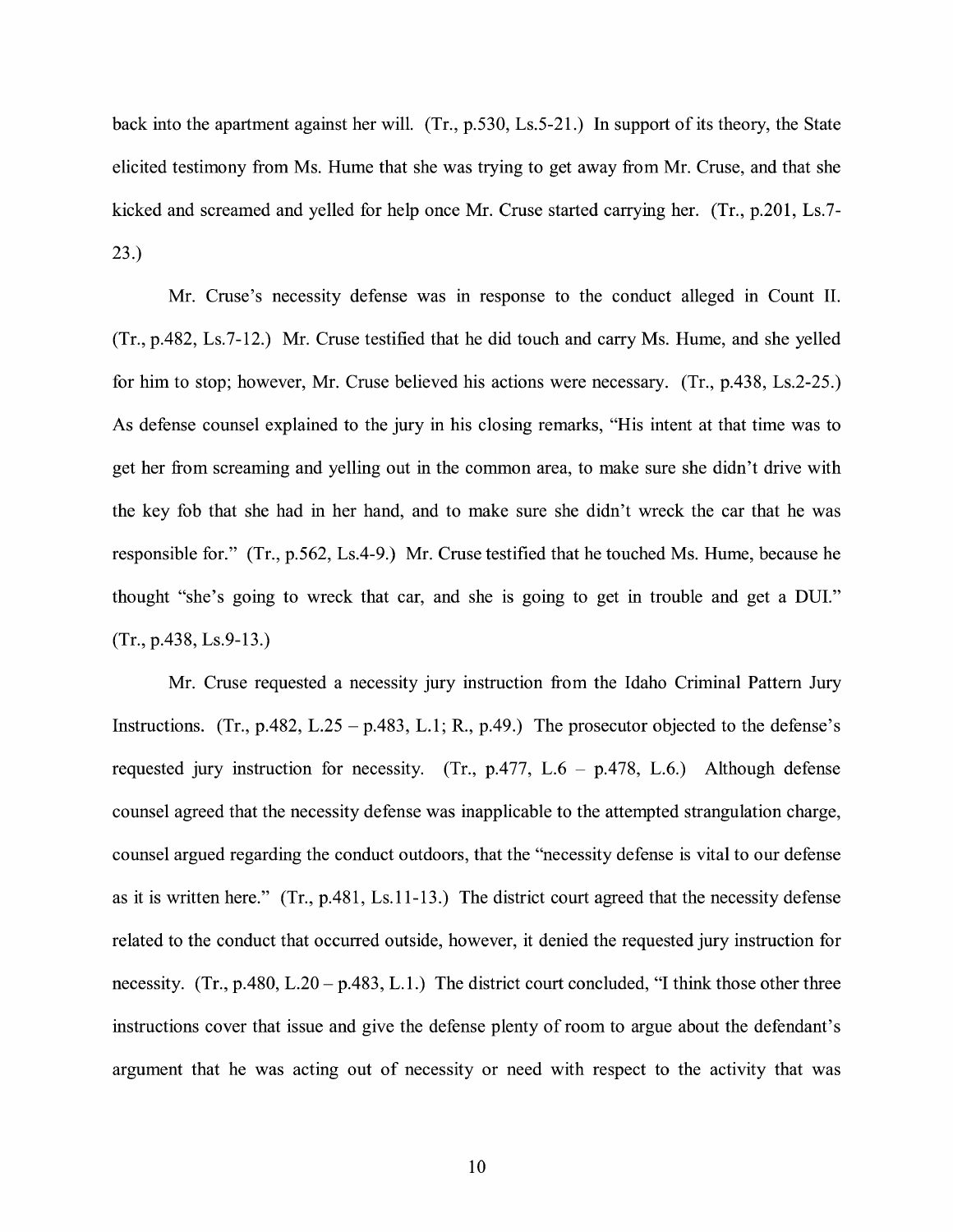occurring outside as to the contact – the contact he admits occurred." (Tr., p.482, Ls.18-25.)<sup>1</sup> The court refused to give Mr. Cruse's instruction because it concluded that the other jury instructions (self-defense, defense of property, and misfortune or accident) gave the defense sufficient room to argue that Mr. Cruse was acting out of necessity. (Tr., p.482, Ls.18-24.) Specifically, the court rejected Mr. Cruse's proposed instruction because it believed the evidence did not support such an instruction as to the attempted strangulation charge, and it believed the other jury instructions covered the necessity arguments Mr. Cruse intended to make as to the domestic battery for the conduct in the outdoor common area. (Tr.,  $p.481$ , L.14 -  $p.483$ , L.1.) Although the district court did not squarely address the issue, evidently the court found that there was a factual basis for Mr. Cruse's necessity instruction. (Tr., p.482, Ls.19-23 (concluding defense had "plenty of room to argue ... that he was acting out of necessity or need").)

However, evidence was presented by Mr. Cruse which satisfied each element of the necessity defense, and thus, a reasonable view of the evidence supported the requested instruction on that defense. Mr. Cruse's theory of the case regarding the felony domestic battery charge was that, to the extent that he committed a domestic battery, he acted out of necessity. The trial evidence supported that theory.

First, there was evidence of a specific threat of imminent harm. When Ms. Hume left the apartment seriously intoxicated (Tr., p.437, Ls.10-13), and with the keys to the borrowed car in her hand (Tr., p.438, Ls.2-8), she told Mr. Cruse that she did not care about him or his "stupid job." (Tr., p.438, Ls.6-8.) At that point, Mr. Cruse thought she was going to drive drunk and potentially wreck the car and get charged with a DUI. (Tr., p.438, Ls.9-13.) The prosecutor

<sup>&</sup>lt;sup>1</sup> The jury was instructed on three affirmative defenses: (1) self-defense, (2) defense of property, and (3) misfortune or accident. (R., pp.201-05; Tr., p.476, Ls.7-25.)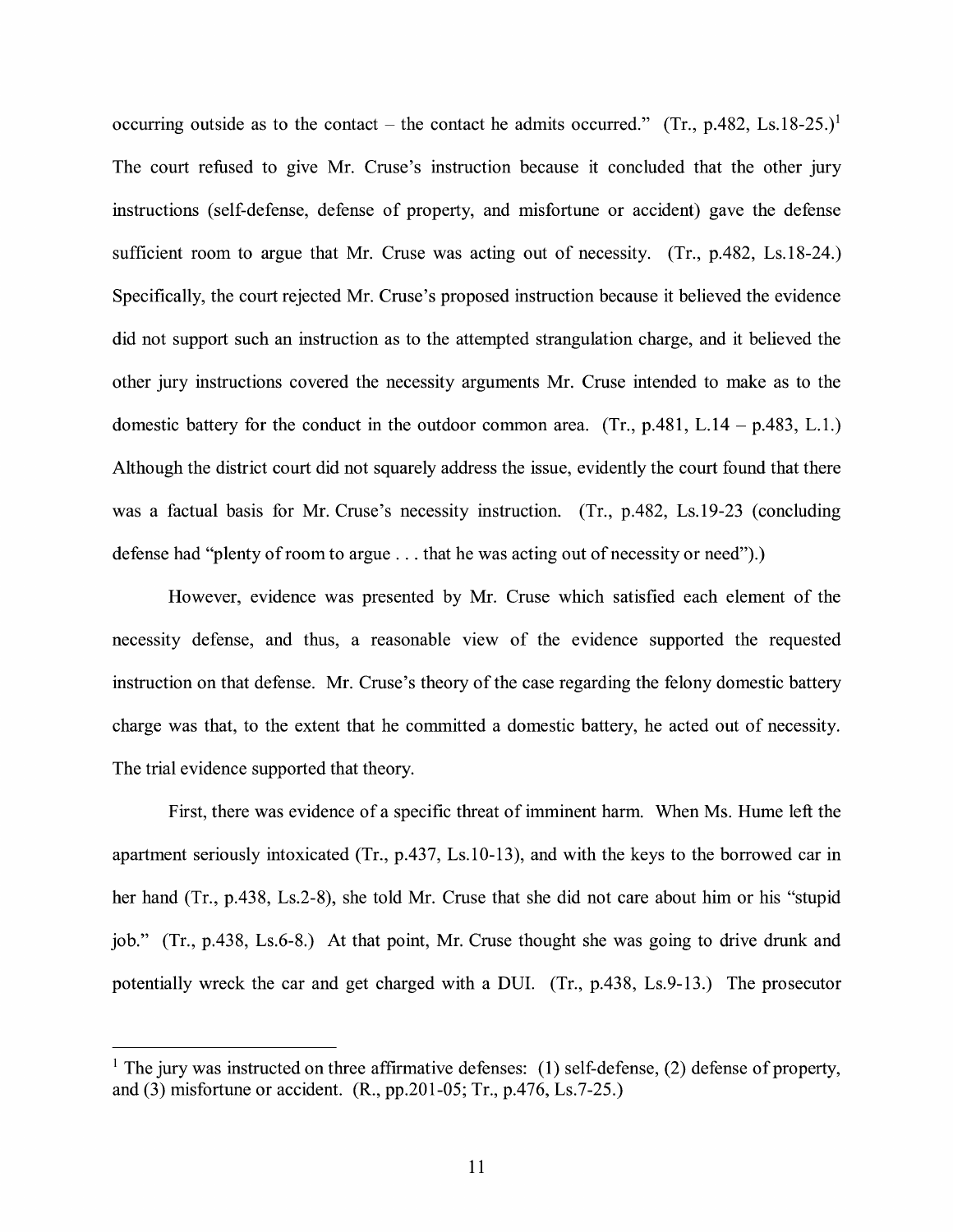argued that Ms. Hume was not running in the direction of the garage, thus, Mr. Cruse must not have been trying to stop her from driving (Tr., p.455, Ls.14-23; p.574, Ls.11-16); however, the fact that there may have been conflicting evidence as to that element of the necessity defense does not justify not instructing the jury as to that defense. *See Hastings,* 118 Idaho at 856 ("It is for the trier of fact to determine whether or not [the defendant] has met the elements of that defense."). Resolving the conflicting evidence in this regard requires a determination regarding the credibility of the witnesses and the evidence presented, and it is the jury, not the district court, that is tasked with making that determination. *See, e.g., State v. Almaraz,* 154 Idaho 584, 599 (2013); *State v. Allen,* 129 Idaho 556, 558 (1996).

Second, there was evidence that Mr. Cruse did not bring about the actions leading to the necessity, since, as defense counsel pointed out, Mr. Cruse told Ms. Hume multiple times he would arrange for her to take an Uber, instead of driving drunk. (Tr.,  $p.426$ , L.21 -  $p.432$ , L.6.) Further, he tried to use words to calm Ms. Hume down, hoping to change her mind about driving drunk. (Tr., p.438, Ls.15-17.)

Third, there was evidence that Mr. Cruse could not have escaped the situation by some less offensive means, as he saw Ms. Hume leaving the apartment with the key fob in her hand. (Tr., p.438, Ls.2-8.) As such, the only option available to Mr. Cruse was to try and persuade Ms. Hume not to go. After she cursed at Mr. Cruse and told him she did not care about his "stupid job," Mr. Cruse testified that he went outside to catch her; he put his hands on her waist and told her to "chill out." (Tr., p.438, Ls.15-17.) In response, Ms. Hume started screaming and told Mr. Cruse to leave her alone and to get away from her. (Tr., p.438, Ls.15-19.) He put his hands around her waist, and "picked her up and  $\lceil \cdot \rceil$  carried her about ten feet back to the house." (Tr., p.438, Ls.23-25.) After four previous attempts to call Ms. Hume an Uber, and where all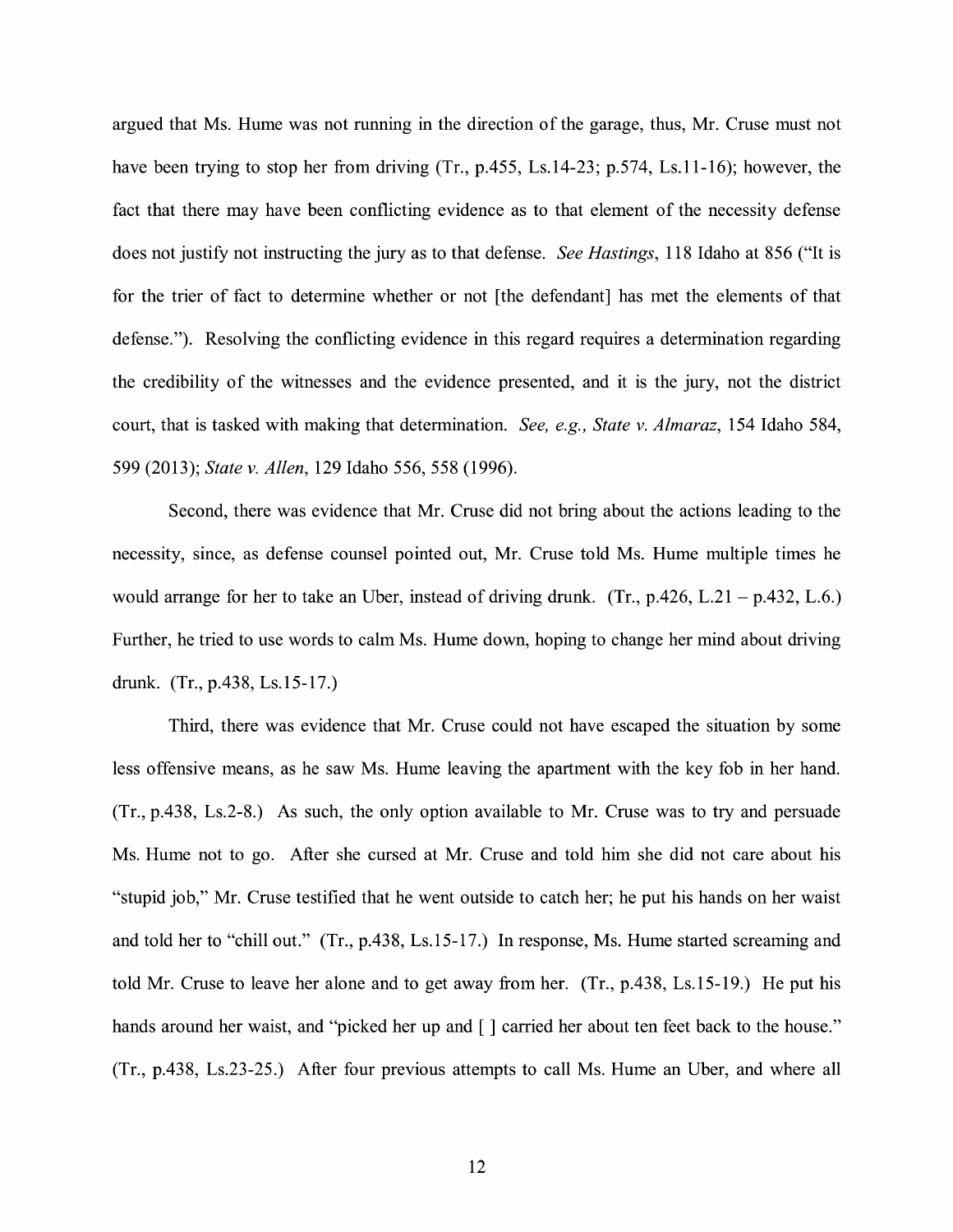verbal attempts to stop her from leaving with the car failed, Mr. Cruse reasonably believed that the only way to stop her from driving the car while drunk was to physically carry her, the least offensive option. (Tr., p.438, L.11 - p.439, L.8.) Mr. Cruse perhaps could have called the police, but even had the police responded extremely quickly, the few minutes it took for their response have been too long as Ms. Hume could have gotten into an accident in an instant, particularly as intoxicated as she was.

Finally, there was evidence that the harm caused was not disproportionate to the harm avoided. Ms. Hume did not report any physical injuries from Mr. Cruse restraining her outside the apartment. (Tr., p.249, L.24 - p.250, L.2.) Ms. Hume had downed *at least* seven or eight drinks that day and, by even her own account, was drunk. (Tr.,  $p.235$ , Ls.8-10;  $p.239$ , L.6 – p.241, L.12; p.425, L.17 – p.434, L.4.) Had Ms. Hume driven the car at that time, she might have gotten in a serious accident, harming another person or even herself. (Tr., p.562, Ls.2-9.) Alternatively, she definitely would have been driving while intoxicated, and she may have been arrested for DUI. (Tr., p.564, Ls.17-22.)

Since there was a reasonable view of the evidence supporting the necessity defense, the district court was obligated to give that instruction. *Howley,* 128 Idaho at 878. However, the defense of necessity was not placed within the jury's consideration.

The district court was incorrect in concluding that the necessity defense was adequately covered by instructions as to *other* defenses. Both self-defense and necessity constitute justifications for the allegedly-criminal conduct, which means, if the defense is proved, the defendant will not be punished for what would ordinarily be a criminal act. *See State v. Barton,*  154 Idaho 289, 292 (2013). Both necessity and self-defense require the jury to find that the defendant performed the conduct, but lacked the *mens rea* necessary for the act to constitute a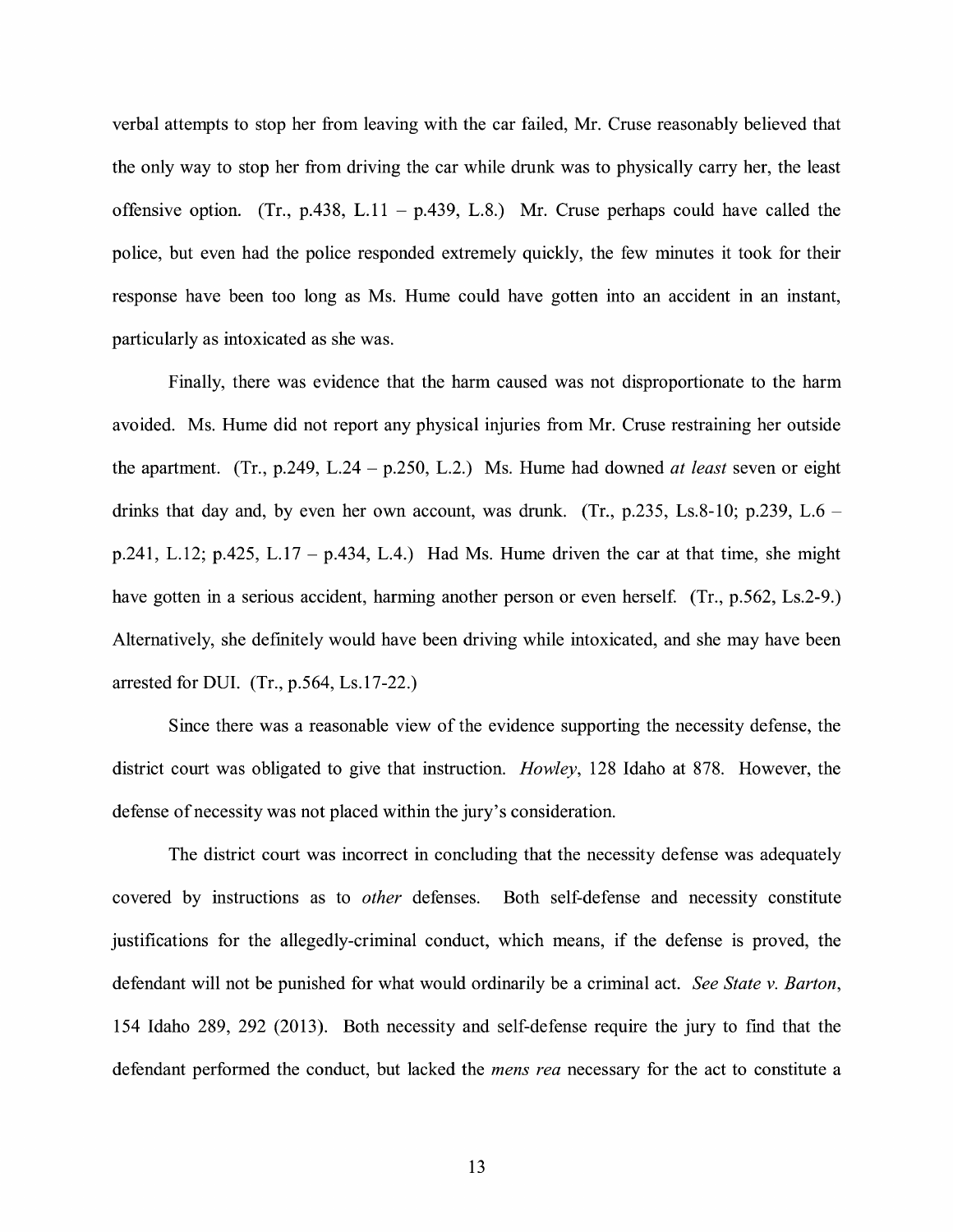crime. Necessity and self-defense share a similar theory  $-$  the defendant's actions are justified because they were made in response to a threat to the defendant. *See* ICJI 1512, ICJI 1517.

In this case, Mr. Cruse admitted some of the underlying conduct, as he testified that he did touch or pick up Ms. Hume in the common area.  $(Tr, p.438, L.15 - p.439, L.7.)$ Mr. Cruse's testimony reveals that he was asserting that he did not have the necessary *mens rea*  to be found guilty - he did not intentionally and *unlawfully* touch Ms. Hume. The district court gave the self-defense instruction (R., pp.202-04), the defense of property instruction (R., p.205), and the mistake or accident instruction (R., p.201). However, these instructions did not include all of the necessity elements of necessity to encompass Mr. Cruse's explanation of his actions in the outside common area. For example, in order to assert self-defense, the defendant must show he reasonably believed he was in imminent danger of bodily harm, and he reasonably believed the amount of force used was necessary to repel the victim's attack. *State v. Iverson,* 155 Idaho 766, 772 (Ct. App. 2014); ICJI 1517. Further, the circumstances must reflect that a reasonable person, under similar circumstances, would have believed he was in imminent danger of bodily injury and that the action taken was necessary. ICJI 1517. Finally, the defendant must have acted only in response to the danger presented and not for some other motivation. ICJI 1517. While the self-defense jury instruction does include consideration "that the action taken was necessary," it also includes several other conditions to which Mr. Cruse did not testify to regarding his actions in the common area, including a fear by Mr. Cruse that his bodily injury was imminent. *See* ICJI 1517. The defense of property jury instruction required Mr. Cruse to establish that the degree and extent of force he used was reasonably necessary to prevent a threatened injury. *See* ICJI 1522. This instruction requires additional, different elements than that of the necessity jury instruction. Further, the defense that the conduct occurred as the result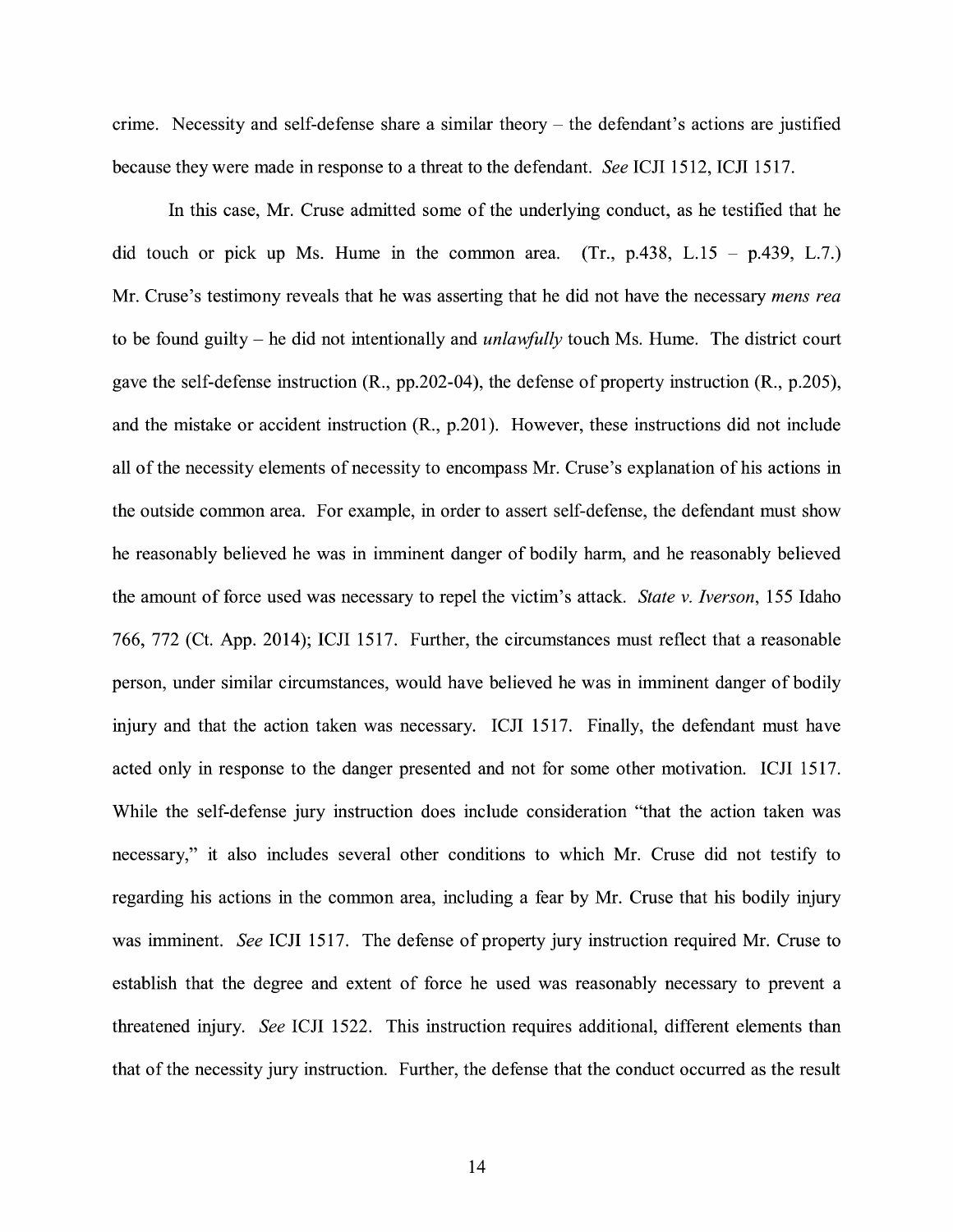of misfortune or by accident bears no similarity to the elements of the necessity defense and does not comport with Mr. Cruse's testimony regarding what occurred in the common area. *See* ICJI 1508.

The district court erred. Because Mr. Cruse had a right to a necessity defense, the district court erred by refusing to give his proposed instruction. A reasonable view of the evidence supported Mr. Cruse's requested instruction and the pattern instruction accurately stated the law. The district court's refusal to instruct the jury on the necessity defense left Mr. Cruse unable to present a complete defense. By refusing to instruct the jury regarding Mr. Cruse's defense, the district court denied him a fair opportunity to defend against the domestic battery charge (Count II). Indeed, the district court relieved the State of its burden to prove both the elements of the domestic battery charge and that Mr. Cruse was not acting out of necessity. *See* I.C. §§ 18- 918(3)(b), 18-903(a) (defining battery as the *unlmiful* use of force, an *unlawful* touching or striking, or *unlawfully* causing bodily harm); ICJI 1203 (same).

#### II.

### The State Committed Prosecutorial Misconduct

#### A. Introduction

Mr. Cruse asserts that the prosecutor committed misconduct in his case which requires the vacation of his convictions. During closing argument, defense counsel objected to an instance of prosecutorial misconduct whereby the prosecutor falsely argued to the jury that Mr. Cruse admitted to Count II. (Tr., p.534, Ls.21-23.) As such, Mr. Cruse asserts his convictions should be vacated.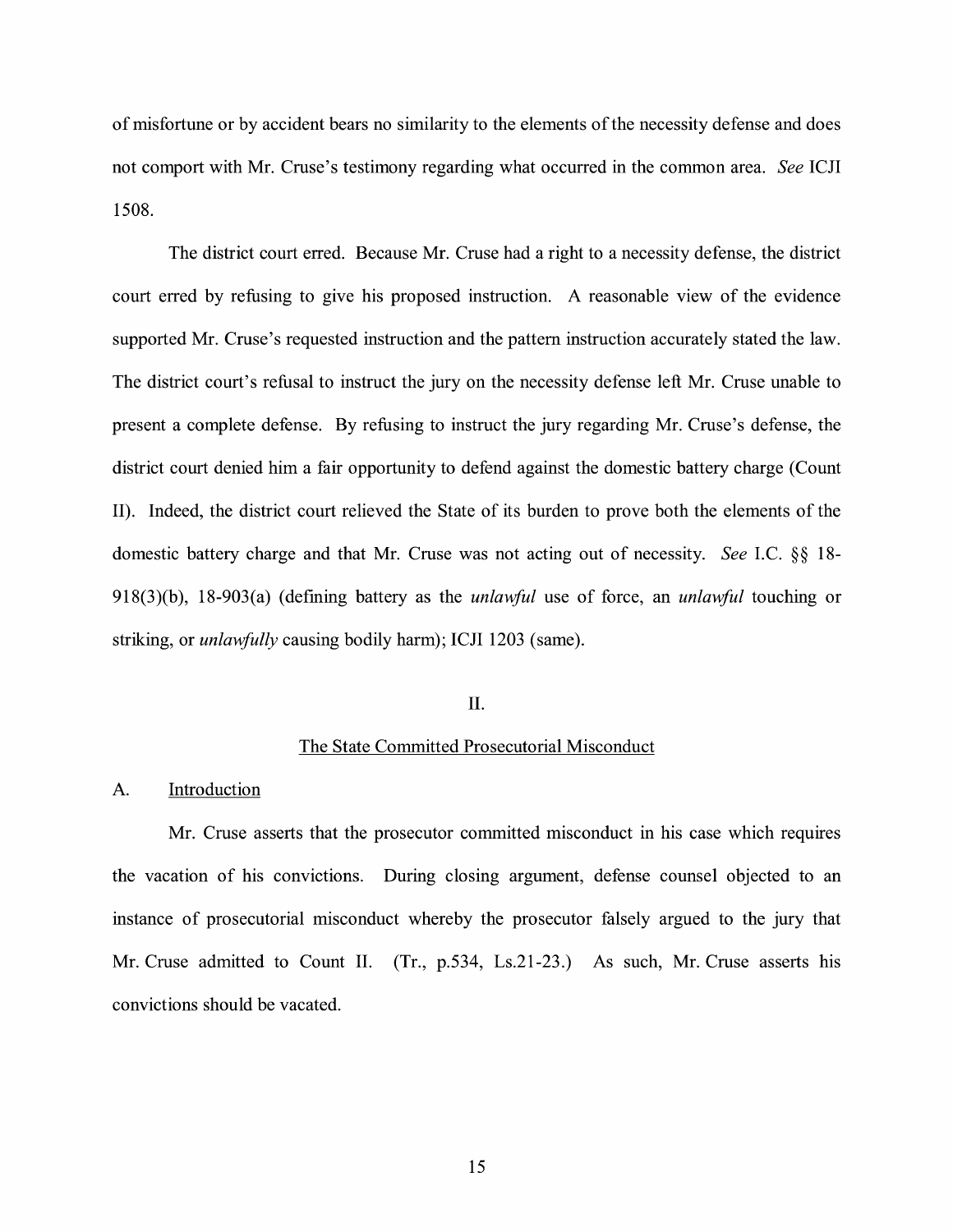#### B. Standard Of Review

The Idaho Supreme Court has held:

[W]hen an objection to alleged prosecutorial misconduct is raised at trial, we use a two-part test to determine whether the misconduct requires reversal. First, we ask whether the prosecutor's challenged action was improper. If it was not, then there was no prosecutorial misconduct. If the conduct was improper, we then consider whether the misconduct "prejudiced the defendant's right to a fair trial or whether it was harmless."

*State v. Severson, 147 Idaho 694, 716 (2009) (citations omitted).* 

#### C. The State Committed Prosecutorial Misconduct

"Where a prosecutor attempts to secure a verdict on any factor other than the law as set forth in the jury instructions and the evidence admitted at trial, including reasonable inferences from that evidence, this impacts a defendant's Fourteenth Amendment right to a fair trial." *State v. Perry,* 150 Idaho 209, 227 (2010). "[T]he prosecutor has a duty to avoid misrepresentation of the facts and unnecessarily inflammatory tactics." *State v. Moses,* 156 Idaho 855, 871 (2014) (internal punctuation omitted). Misrepresentations or diminishments of the State's burden to prove the defendant's guilt beyond a reasonable doubt are inappropriate. *State v. Raudebaugh,* 124 Idaho 758, 769 (1993); *State v. Phillips,* 144 Idaho 82, 86 (Ct. App. 2007). "It is improper to misrepresent or mischaracterize the evidence in closing argument." *Moses,* 156 Idaho at 871 (quoting *State v. Rothwell,* 154 Idaho 125, 133 (Ct. App. 2013)).

Mr. Cruse was charged with domestic battery under LC. §§ 18-918(3)(b), 18-903(a), which define battery as the *unlawful* use of force, an *unlawful* touching or striking, or *unlawfully*  causing bodily harm. *(See* R., pp.198, 200; *see also* ICJI 1203.) Thus, this offense required the state to prove:

1. On or about June 9, 2019;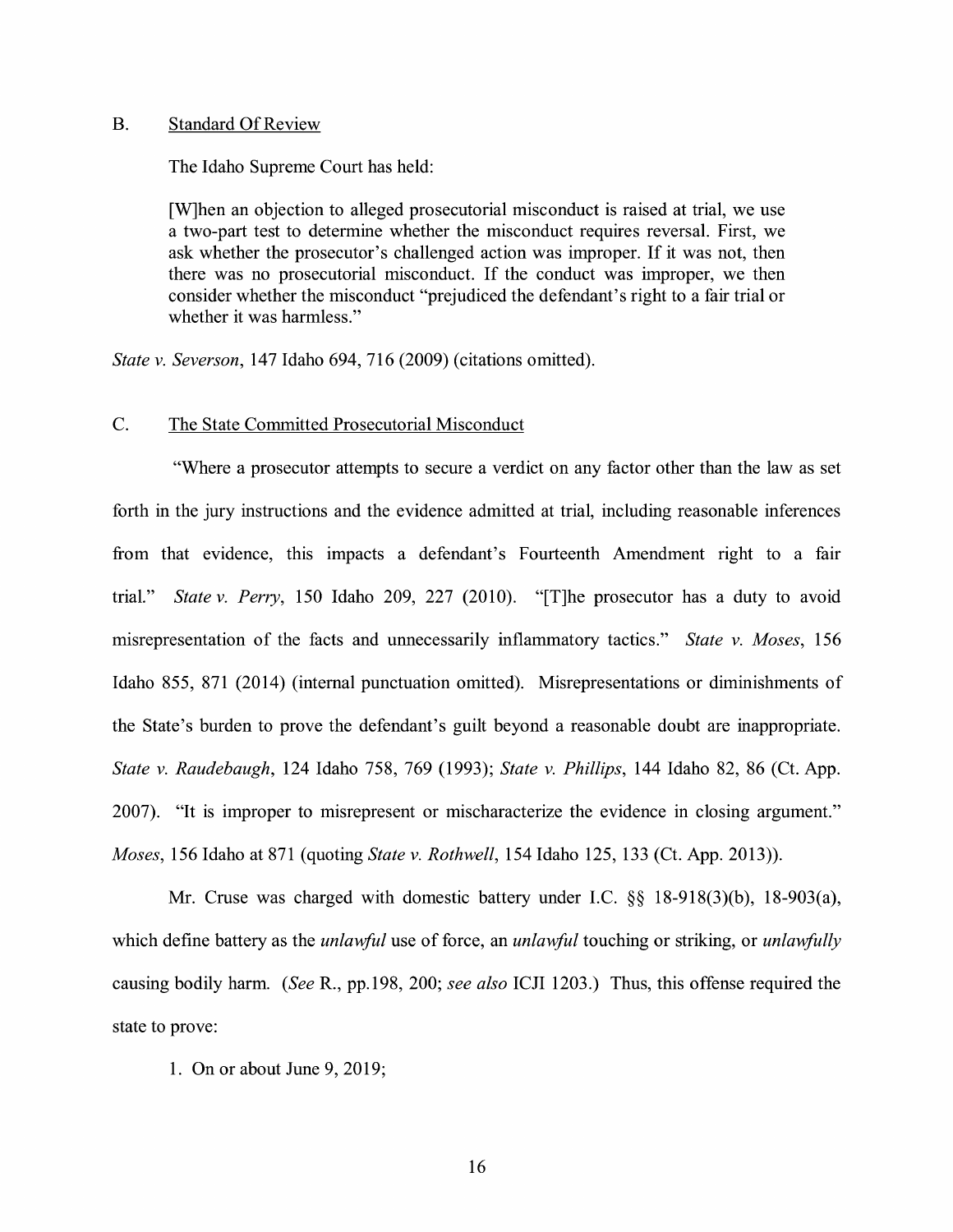2. in the state of Idaho;

3. the defendant, David Ray Cruse, committed a battery upon Danyelle Hume, by pushing and/or grabbing Danyelle Hume;

4. while they were household members.

(R., p.199.) During her closing remarks, the prosecutor committed misconduct when she stated that Mr. Cruse had admitted to Count II. The prosecutor stated that Mr. Cruse "also admitted Count II on cross-examination. So on his direct testimony, just doesn't make sense about Count II." (Tr., p.534, Ls.21-23.) Defense counsel objected on the basis that the prosecutor misstated the evidence.  $(Tr, p.534, L.24 - p.535, L.2)$  The district court implicitly overruled the objection, stating, "The argument - the argument would be that he admitted facts which the prosecution contends results in the admission. He didn't specifically admit it, so the defense – the State is certainly entitled to argue what facts they think he admitted." (Tr., p.535, Ls.3-8.)

Contrary to the State's argument, Mr. Cruse did not ever admit that he unlawfully grabbed Ms. Hume. (Tr., p.438, L.15 - p.439, L.7; p.451, Ls.3-10.) While Mr. Cruse did admit to corralling Ms. Hume or picking her up and carrying her, the State was still required to prove the conduct was unlawful. *See* LC. § 18-913. Where the district court had instructed the jury on Mr. Cruse's multiple affirmative defenses (although the jury was erroneously not instructed on the necessity defense, see Part I), the prosecutor mischaracterized the nature and significance of Mr. Cruse's testimony.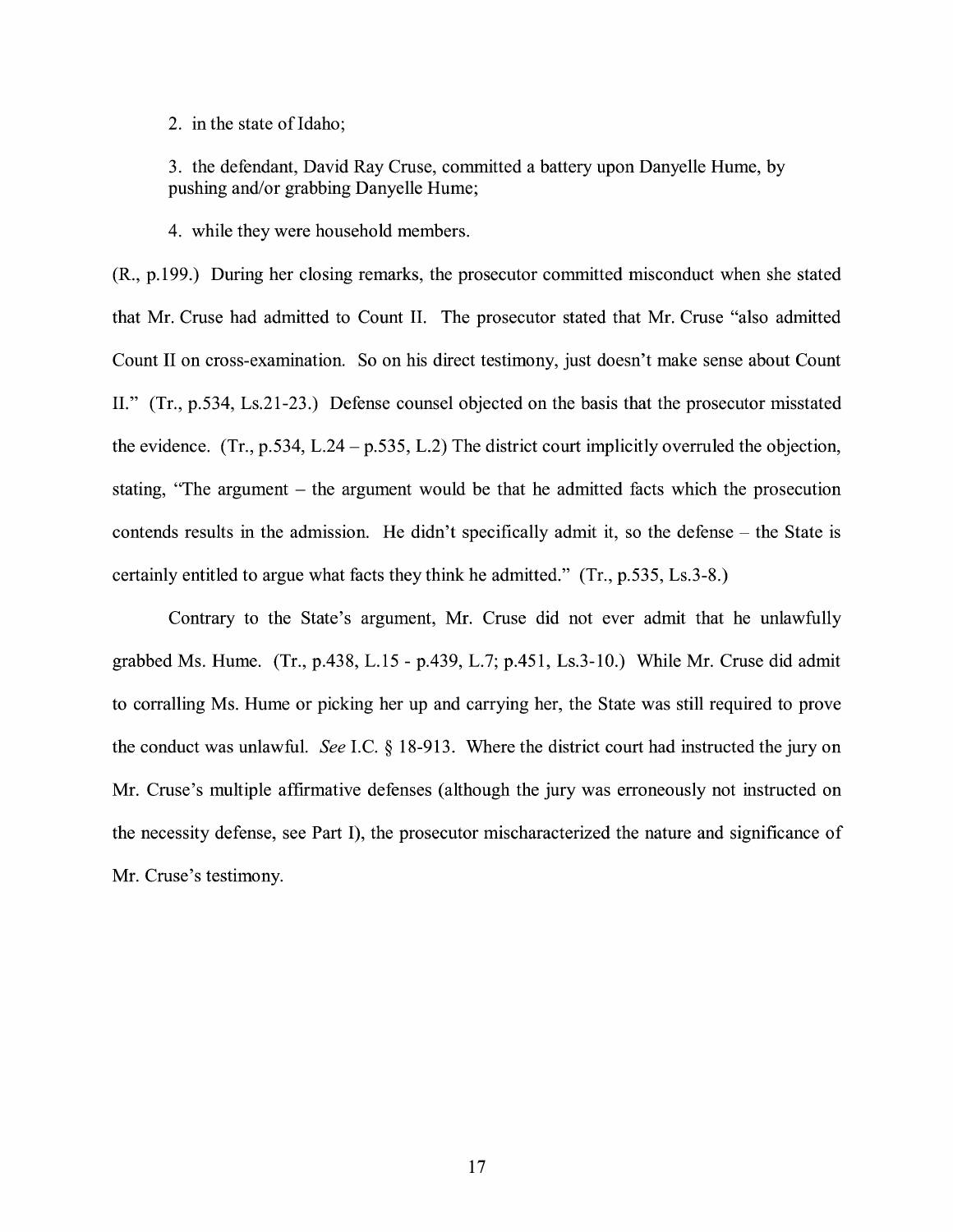III.

# Even If The Above Errors Are Individually Harmless, Mr. Cruse's Fourteenth Amendment Right To Due Process Of Law Was Violated Because The Accumulation Of Errors Deprived Him Of His Right To A Fair Trial

Mr. Cruse asserts that if the Court finds that the above errors were harmless, the district court's errors combined amount to cumulative error. The cumulative error doctrine refers to an accumulation of irregularities, each of which by itself might be harmless, but when aggregated, show the absence of a fair trial in contravention of the defendant's constitutional right to due process. *State v. Paciorek,* 137 Idaho 629, 635 (Ct. App. 2002). As the Idaho Supreme Court recently explained:

"Under the doctrine of cumulative error, a series of errors, harmless in and of themselves, may in the aggregate show the absence of a fair trial." *State v. Johnson,* 163 Idaho 412, 428, 414 P.3d 234, 250 (2018) (quoting *Perry,* 150 Idaho at 230, 245 P.3d at 982). "The presence of errors, however, does not by itself require the reversal of a conviction, since under due process a defendant is entitled to a fair trial, not an error-free trial." *Id.* (quoting *State v. Moore*, 131 Idaho 814, 823, 965 P.2d 174, 183 (1998)). "[A]lleged errors at trial[] that are not followed by a contemporaneous objection[ ] will not be considered under the cumulative error doctrine unless said errors are found to pass the threshold analysis under our fundamental error doctrine." *Perry,* 150 Idaho at 230, 245 P.3d at 982.

*State v. Garcia,* 166 Idaho 661, \_, 462 P.3d 1125, 1142-43 (2020).

Mr. Cruse asserts that the aggregate of errors in his trial amounted to actual errors depriving him of a fair trial. His arguments in support of this assertion are found in sections I - II above, and need not be repeated, but are incorporated herein by reference.

IV.

# The District Court Abused Its Discretion When It Imposed A Unified Sentence Of Twenty Years, With Ten Fixed, Upon Mr. Cruse Following His Conviction For Domestic Battery

Mr. Cruse asserts that, given any view of the facts, his unified sentence of twenty years,

with ten years fixed, is excessive. Where a defendant contends that the sentencing court imposed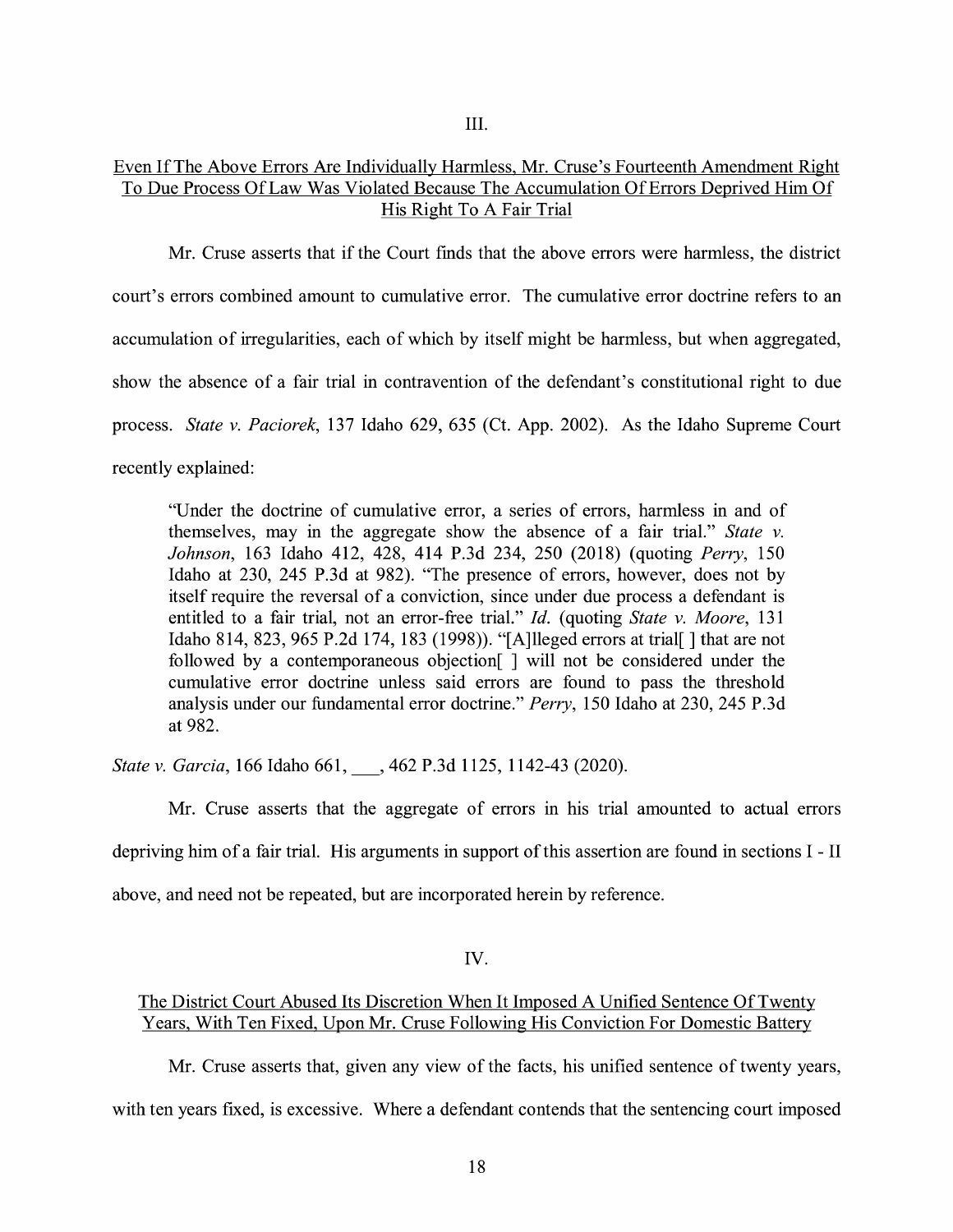an excessively harsh sentence, the appellate court will conduct an independent review of the record, giving consideration to the nature of the offense, the character of the offender, and the protection of the public interest. *See State v. Reinke,* 103 Idaho 771 (Ct. App. 1982). In reviewing a trial court's decision for an abuse of discretion, the relevant inquiry regards four factors:

Whether the trial court:  $(1)$  correctly perceived the issue as one of discretion;  $(2)$ acted within the outer boundaries of its discretion; (3) acted consistently with the legal standards applicable to the specific choices available to it; and (4) reached its decision by the exercise of reason.

### *Lunneborg v. My Fun Life,* 163 Idaho 856, 863 (2018).

Mr. Cruse does not allege that his sentence exceeds the statutory maximum. Accordingly, in order to show the district court abused its discretion by failing to reach its decision by the exercise of reason, Mr. Cruse must show that in light of the governing criteria, the sentence was excessive considering any view of the facts. *Id.* The governing criteria or objectives of criminal punishment are: (1) protection of society; (2) deterrence of the individual and the public generally; (3) the possibility of rehabilitation; and (4) punishment or retribution for wrongdoing. Id.

In light of the mitigating factors present in this case, Mr. Cruse's sentence is excessive considering any view of the facts. Mr. Cruse was found guilty of misdemeanor domestic battery for picking up his fiancée and carrying her back into the house. That domestic battery was enhanced to a felony due to his having a prior felony domestic violence conviction within the last fifteen years, pursuant to I.C.  $\S$  18-918(5). The (now) felony domestic battery had an Information Part II filed, and Mr. Cruse pled guilty to being a persistent violator. Mr. Cruse pled guilty to both the charged enhancement and the sentencing enhancement after the jury returned a guilty verdict on the misdemeanor domestic battery. So Mr. Cruse was sentenced to 20 years,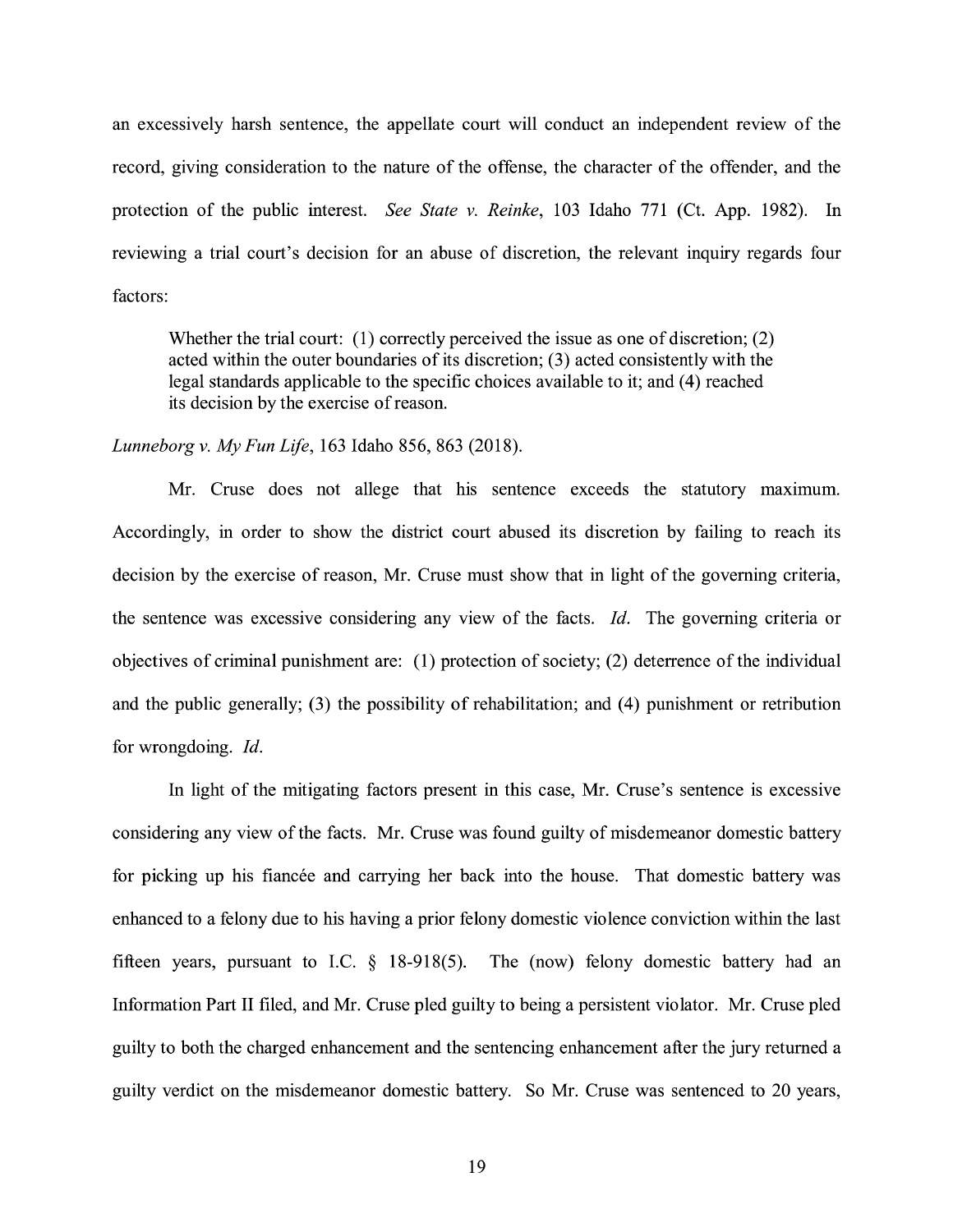with 10 years fixed for what started out as a misdemeanor domestic battery without traumatic injury, a case in which the victim was not injured but broke a beer glass over Mr. Cruse's head and who was filmed sitting on top of Mr. Cruse, when officers arrived at the house.

Mr. Cruse had a difficult and extremely traumatic childhood, rife with violence. (PSI, pp.354-55.) Although Mr. Cruse's parents divorced when he was his father was violent towards him once Mr. Cruse turned thirteen. (PSI, p.354.) When Mr. Cruse lived with his father, his father would hit him every other week—Mr. Cruse regularly went to school with black eyes. (PSI, p.355.) His father would charge at him, grab him and throw him down, or would slap him or punch him in the face. (PSI, p.355.) Mr. Cruse was even bitten by his father. (PSI, p.355.) Mr. Cruse reported that fighting back "made it worse." (PSI, p.355.)

Most of Mr. Cruse's criminal history can be attributed to his alcohol addiction. (PSI, pp.361-62, 382-85.) As he told the domestic violence evaluator, "Alcohol has almost ruined me. I am here because of alcohol." (PSI, p.364.) Mr. Cruse knows he needs more alcohol treatment. (PSI, p.366.) Mr. Cruse wrote to the court that he had made a lot of poor choices over the years due to his alcohol use; he stated, "I have let this almost ruin my life for good, I want to stay sober and to get treatment for this  $\dots$ ." (PSI, p.389.)

Mr. Cruse now has a supportive family to assist him in his rehabilitation. (Tr., p.624, L.22 - p.627, L.3; PSI, p.355.) Mr. Cruse has a good relationship with his grandmothers, father, sister, and his ex-wife. **(PSI,** p.355.) *See State v. Shideler,* 103 Idaho 593, 594-595 (1982) (reducing sentence of defendant who had the support of his family and employer in his rehabilitation efforts).

Further, Mr. Cruse expressed considerable remorse and accepted responsibility for his actions. (Tr., p.638, L.25 - p.640, L.12; **PSI,** pp.366, 382, 329.) At his sentencing hearing,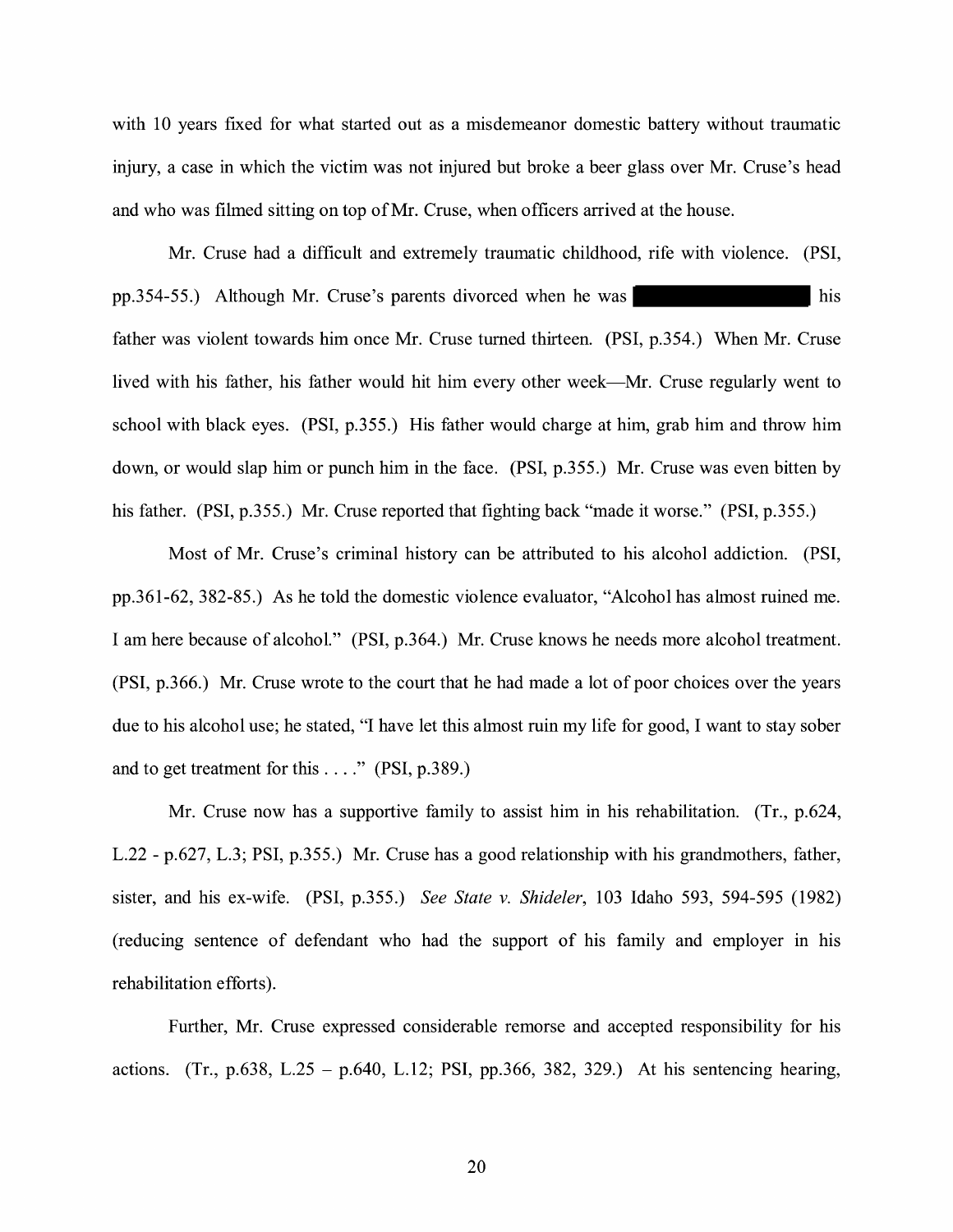Mr. Cruse expressed regret and told the court and the victim how sorry he was for his actions.

He told the court:

First of all, I would -- I want to apologize to my victims in this case. It wasn't just Danyelle; it was my ex-wife and my daughter and my other children that have suffered because of this.

But with Danyelle, I am sorry this happened. I am sorry our relationship went the direction it went. I know that alcohol is a contributing factor to this, but I also know that there needs to be a time for me to work on some fundamental issues of my, obviously, belief system so I can be a better father and potential partner, just a better person overall.

The thing is -- and this is the tough part for me -- as a sober person, I am a very productive member of society. I was at this time on probation, yes, but I was afforded the opportunity to be a general manager of a car lot. I was placed with a lot of responsibility. I was starting to rebuild my life. And there was drinking involved, and that was a poor decision on my part. And I've battled with that for years.

In regards to doing probation and being able to accomplish it, I was placed on felony probation in 2003, and I was taken off of felony probation in 2007 after only doing four years of a five-year period because I had no allegations. I didn't mess up. I was married to Tara. That was probably the biggest mistake of my life to not stay married to her, but it didn't work out.

I've made lots of mistakes. Lots of them. I'm not even going to say mistakes. I apologize for that word. I made a ton of poor choices. And I am more than just a sum of all these convictions, of the problems that I have had with alcohol. I am a father, a grandson, a son, and I am going to be a grandfather here in two months.

(Tr., p.638, L.25 - p.640, L.12.) Idaho recognizes that some leniency is required when a

defendant expresses remorse for his conduct and accepts responsibility for his acts. *Shideler,* 

103 Idaho at 595; *State v. Alberts,* 121 Idaho 204, 209 (Ct. App. 1991).

Based upon the above mitigating factors, Mr. Cruse asserts that the district court abused its discretion by imposing an excessive sentence upon him. He asserts that had the district court properly considered the nature of the crime, his considerable remorse, alcoholism, and his family support, it would have imposed a less severe sentence.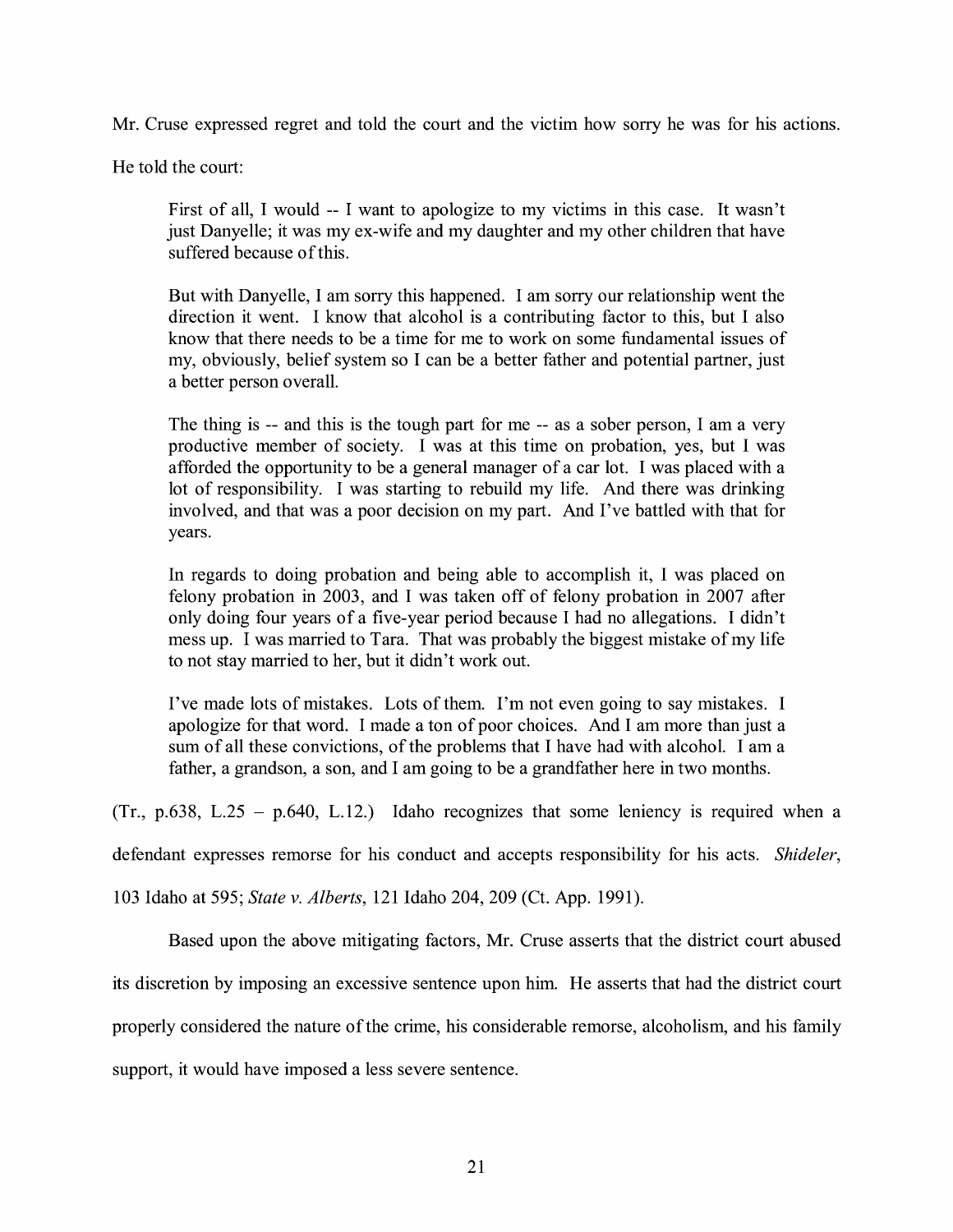## The District Court Abused Its Discretion When It Denied Mr. Cruse's Rule 35 Motion For A Sentence Reduction In Light Of The New Information Offered In Support Of His Rule 35 Motion

Although Mr. Cruse contends that his sentence is excessive in light of the information in front of the district court at the time of his January 22, 2020 sentencing hearing *(see* Part IV, *supra*), he asserts that the excessiveness of his sentence is even more apparent in light of the new information submitted in conjunction with his Rule 35 motion. Mr. Cruse asserts that the district court's denial of his motion for a sentence modification represents an abuse of discretion.

A motion to alter an otherwise lawful sentence under Rule 35 is addressed to the sound discretion of the sentencing court, and essentially is a plea for leniency which may be granted if the sentence originally imposed was unduly severe. *State v. Trent,* 125 Idaho 251, 253 (Ct. App. 1994). "The criteria for examining rulings denying the requested leniency are the same as those applied in determining whether the original sentence was reasonable." Id. "If the sentence was not excessive when pronounced, the defendant must later show that it is excessive in view of new or additional information presented with the motion for reduction. *Id.* 

Mr. Cruse asked the court to reduce his sentence from twenty years, with ten years fixed, to fifteen years, with five years, fixed. (R., p.315.) In support of his motion for a sentence reduction, Mr. Cruse submitted several letters from former employers, family, and members of the community advising the district court that Mr. Cruse, when sober, was an outstanding citizen, a hard worker, and a good dad and uncle. (R., pp.318-23.) For example, Mr. Cruse's employer at the auto dealership described him as a hard worker who was both "kind and sincere." (R., p.323.)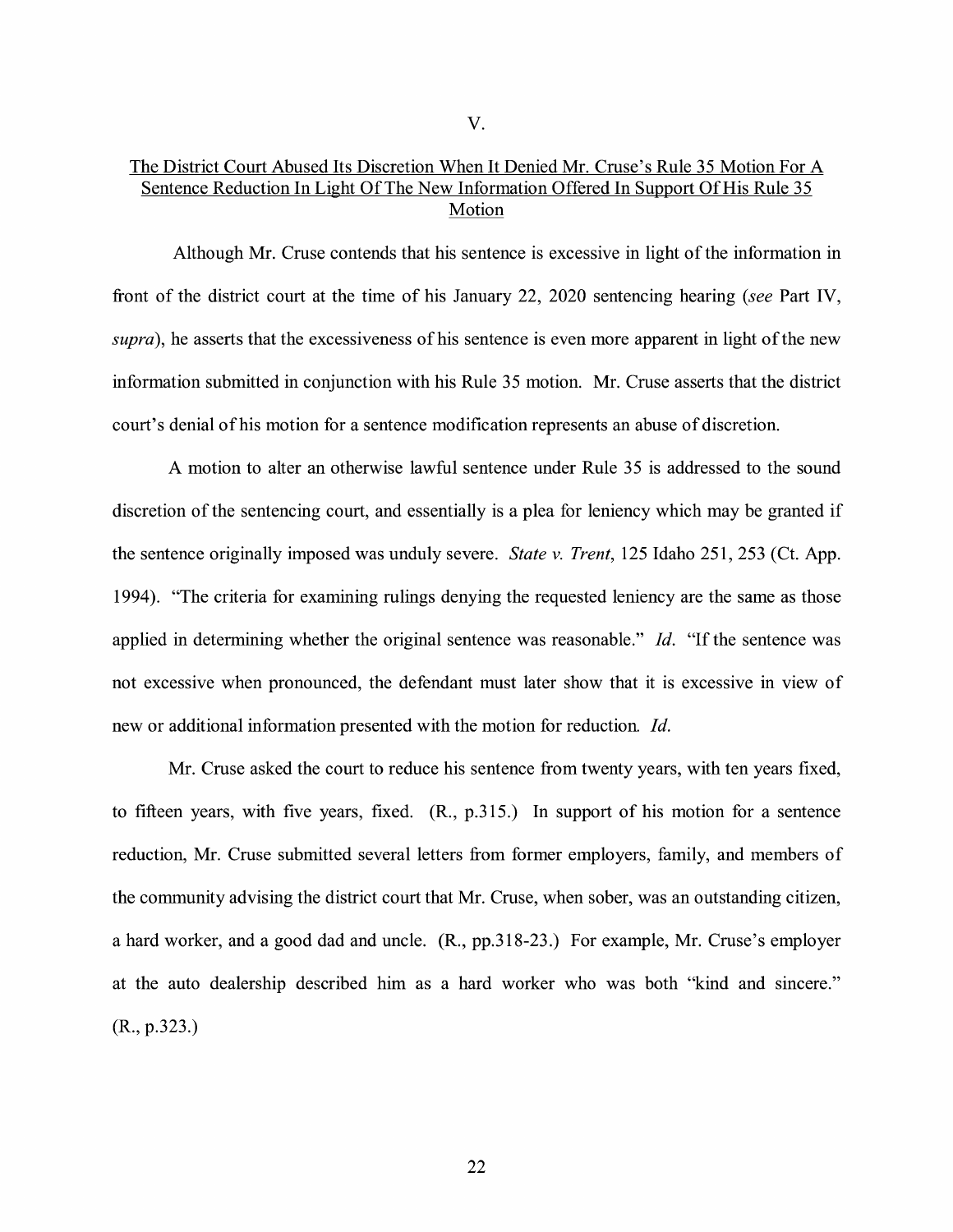Despite the outpouring of support for Mr. Cruse, the district court denied Mr. Cruse's Rule 35 motion, fmding "the Defendant has not shown an entitlement to leniency with respect to the sentence this Court lawfully imposed." (Aug., p.4.)

In light of Mr. Cruse's documented family and community support, the district court should have reduced his sentence. Based on the foregoing, in addition to the mitigating evidence before the district court at the time of sentencing, it is clear the district court abused its discretion in failing to reduce Mr. Cruse's sentence in response to his Rule 35 motion.

## **CONCLUSION**

Mr. Cruse respectfully requests that this Court vacate his convictions on all counts and remand this matter for a new trial. Alternatively, Mr. Cruse respectfully requests that this Court reduce his sentence as it deems appropriate or remand his case to the district court for a new sentencing hearing.

DATED this 2<sup>nd</sup> day of November, 2020.

/s/ Sally J. Cooley SALLY J. COOLEY Deputy State Appellate Public Defender